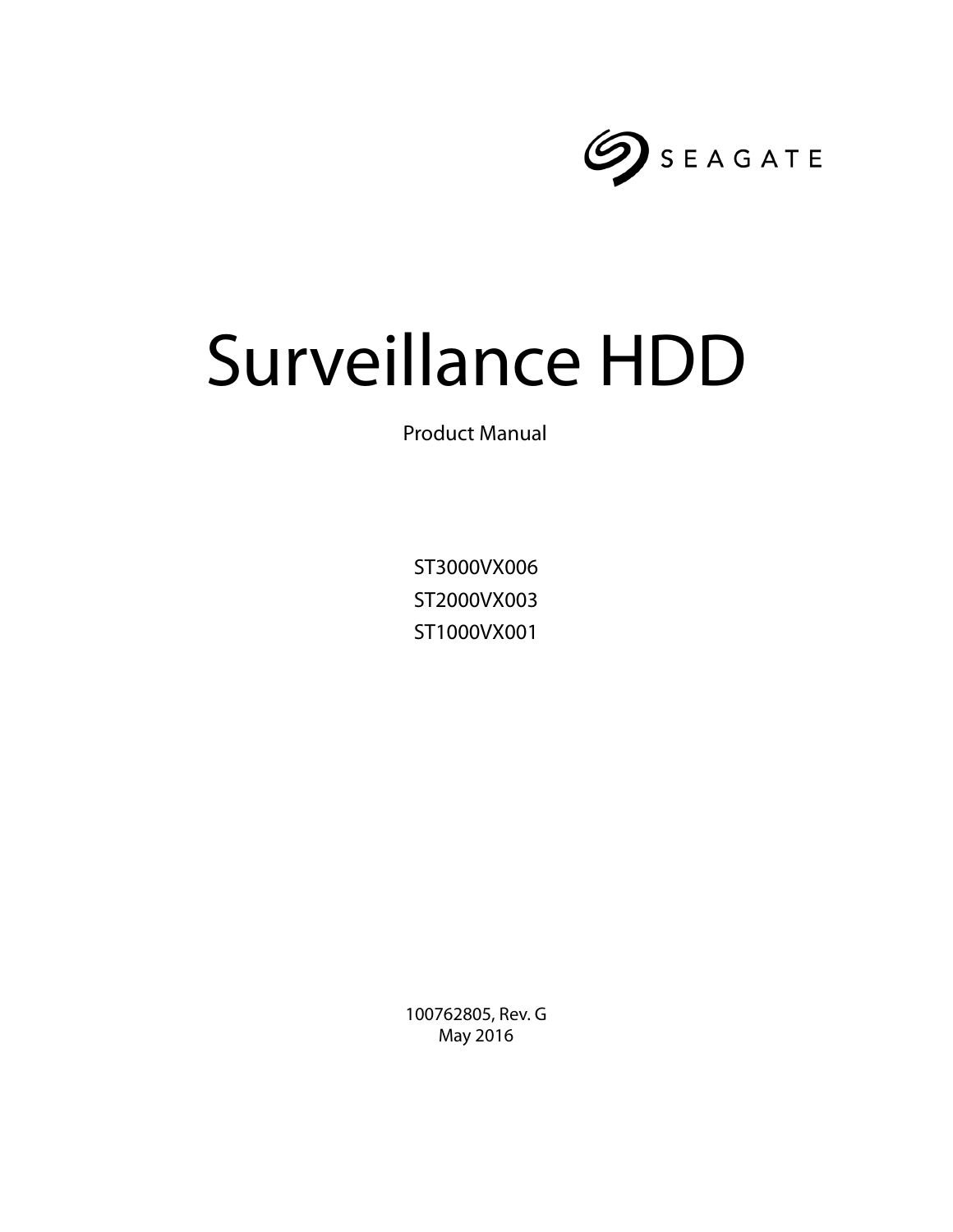#### **Document Revision History**

| <b>Revision</b> | <b>Date</b> | Pages affected and Description of changes                                                                                                                                                                                                                                                                                                                                                                                                                                                                                               |  |
|-----------------|-------------|-----------------------------------------------------------------------------------------------------------------------------------------------------------------------------------------------------------------------------------------------------------------------------------------------------------------------------------------------------------------------------------------------------------------------------------------------------------------------------------------------------------------------------------------|--|
| Rev. A          | 09/11/2014  | Initial release.                                                                                                                                                                                                                                                                                                                                                                                                                                                                                                                        |  |
| Rev. B          |             | 02/27/2015   fc. bc & 17-18.                                                                                                                                                                                                                                                                                                                                                                                                                                                                                                            |  |
| Rev. C          | 05/06/2015  | 22-23: Corrected side hole dimension in mechanical drawing<br>30: Changed Word 95-104 to reflect Streaming command support                                                                                                                                                                                                                                                                                                                                                                                                              |  |
| Rev. D          | 06/11/2015  | 5 - Add bullets:<br>Supports up to 64 cameras<br>* Workload ratings of 180TB/year<br>Supports <= 8 drive bays<br>⋇                                                                                                                                                                                                                                                                                                                                                                                                                      |  |
| Rev. E          | 09/02/2015  | l8: Added Rated Workload to Table 1                                                                                                                                                                                                                                                                                                                                                                                                                                                                                                     |  |
| Rev. F          | 05/05/2016  | 4: Updated Support URL's<br>5: Added the following bullets:<br>* Idle3 power mode support<br>Supports ATA8 streaming commands<br>* 1M hour MTBF<br>Streaming video optimization<br>* ATA AV Command support<br>7-8: Spec table updates & non-op fixes<br>8 & 15: Updated Wet Bulb values<br>15-16: Temperature updates & non-op fixes<br>18: Added Storage section & EMC section updates<br>22-23: Updated fastener penetration depth to 0.120 inches in text & mechanical drawings<br>29: Updated Identify Device - Words 83, 86 & 88. |  |
| Rev. G          | 05/26/2016  | 7 & 12: Revised 1TB Start Current to 1.8A<br>8 & 15: Revised temperature note<br>15: Revised Wet Bulb values                                                                                                                                                                                                                                                                                                                                                                                                                            |  |

#### **© 2016 Seagate Technology LLC. All rights reserved.**

Publication number: 100762805, Rev. G May 2016

Seagate, Seagate Technology and the Spiral logo are registered trademarks of Seagate Technology LLC in the United States and/or other countries. AccuTrac, OptiCache and SeaTools are either trademarks or registered trademarks of Seagate Technology LLC or one of its affiliated companies in the United States and/or other countries. All other trademarks or registered trademarks are the property of their respective owners.

No part of this publication may be reproduced in any form without written permission of Seagate Technology LLC. Call 877-PUB-TEK1 (877-782-8351) to request permission.

When referring to drive capacity, one gigabyte, or GB, equals one billion bytes and one terabyte, or TB, equals one trillion bytes. Your computer's operating system may use a different standard of measurement and report a lower capacity. In addition, some of the listed capacity is used for formatting and other functions, and thus will not be available for data storage.<br>Actual quantities will vary based o other factors. The export or re-export of hardware or software containing encryption may be regulated by the U.S. Department of Commerce, Bureau of Industry and Security (for more information, visit [www.bis.doc.gov\)](http://www.bis.doc.gov), and controlled for import and use outside of the U.S. Seagate reserves the right to change, without notice, product offerings or specifications.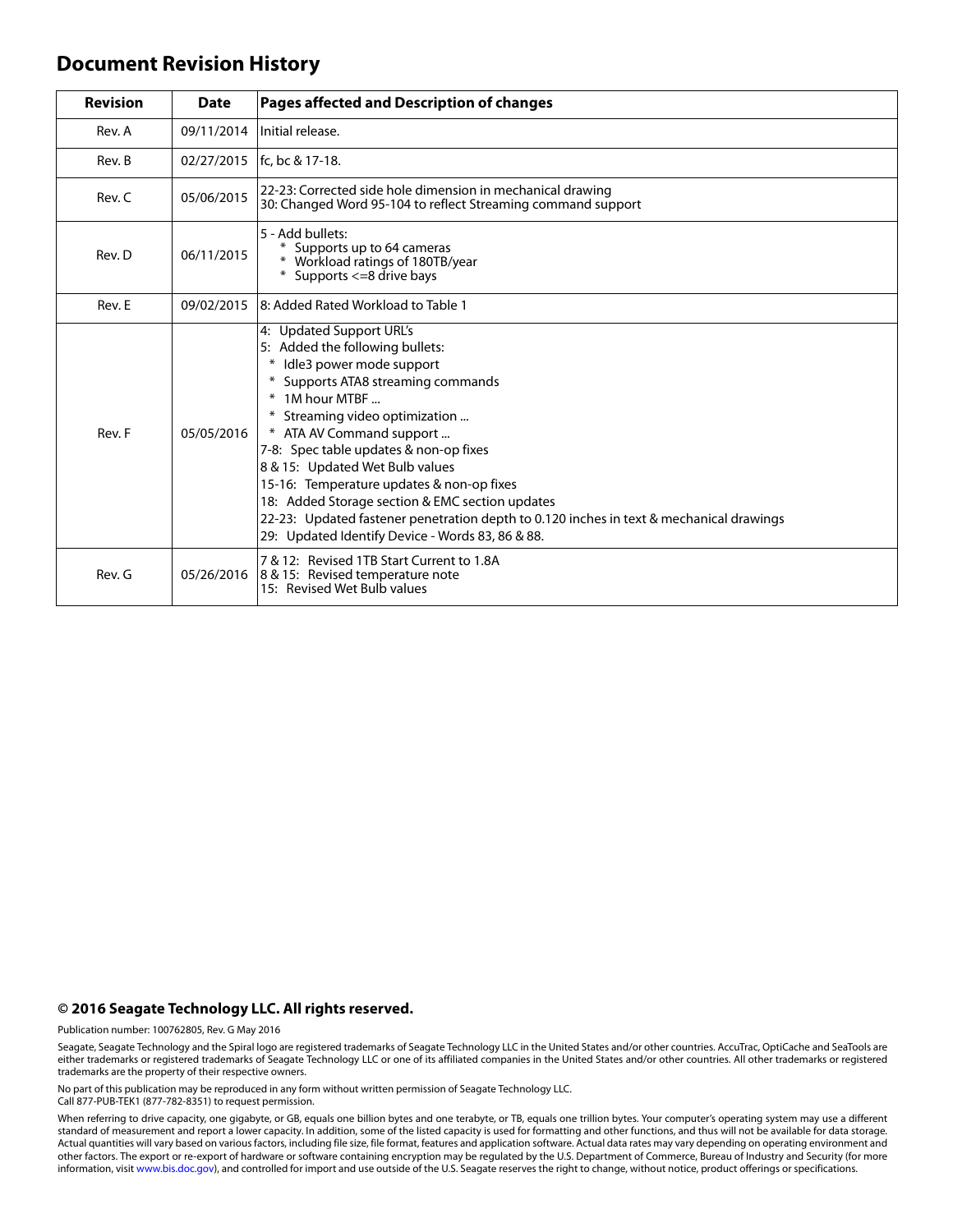# Contents

| 1.0 | 1.1  |                                                                                  |  |  |  |
|-----|------|----------------------------------------------------------------------------------|--|--|--|
|     |      |                                                                                  |  |  |  |
| 2.0 |      |                                                                                  |  |  |  |
|     | 2.1  |                                                                                  |  |  |  |
|     | 2.2  |                                                                                  |  |  |  |
|     |      | 2.2.1                                                                            |  |  |  |
|     | 2.3  |                                                                                  |  |  |  |
|     | 2.4  |                                                                                  |  |  |  |
|     | 2.5  |                                                                                  |  |  |  |
|     | 2.6  |                                                                                  |  |  |  |
|     | 2.7  |                                                                                  |  |  |  |
|     | 2.8  |                                                                                  |  |  |  |
|     |      | 2.8.1                                                                            |  |  |  |
|     |      | 2.8.2                                                                            |  |  |  |
|     |      | 2.8.3                                                                            |  |  |  |
|     |      | 2.8.4                                                                            |  |  |  |
|     | 2.9  |                                                                                  |  |  |  |
|     |      | 2.9.1                                                                            |  |  |  |
|     |      | 2.9.2                                                                            |  |  |  |
|     |      | 2.9.3                                                                            |  |  |  |
|     |      | 2.9.4                                                                            |  |  |  |
|     |      | 2.9.5                                                                            |  |  |  |
|     | 2.10 |                                                                                  |  |  |  |
|     |      | 2.10.1                                                                           |  |  |  |
|     | 2.11 |                                                                                  |  |  |  |
|     | 2.12 |                                                                                  |  |  |  |
|     |      | 2.12.1                                                                           |  |  |  |
|     | 2.13 |                                                                                  |  |  |  |
|     | 2.14 |                                                                                  |  |  |  |
|     |      | 2.14.1                                                                           |  |  |  |
|     |      | 2.14.2                                                                           |  |  |  |
|     |      | 2.14.3                                                                           |  |  |  |
|     | 2.15 |                                                                                  |  |  |  |
|     |      | 2.15.1<br>European Union Restriction of Hazardous Substances (RoHS) Directive 20 |  |  |  |
|     |      | 2.15.2                                                                           |  |  |  |
|     | 2.16 |                                                                                  |  |  |  |
| 3.0 |      |                                                                                  |  |  |  |
|     | 3.1  |                                                                                  |  |  |  |
|     | 3.2  |                                                                                  |  |  |  |
|     | 3.3  |                                                                                  |  |  |  |
|     | 3.4  |                                                                                  |  |  |  |
|     |      |                                                                                  |  |  |  |
| 4.0 |      |                                                                                  |  |  |  |
|     | 4.1  |                                                                                  |  |  |  |
|     | 4.2  |                                                                                  |  |  |  |
|     | 4.3  |                                                                                  |  |  |  |
|     |      |                                                                                  |  |  |  |
|     |      | 4.3.1                                                                            |  |  |  |
|     |      | 4.3.2                                                                            |  |  |  |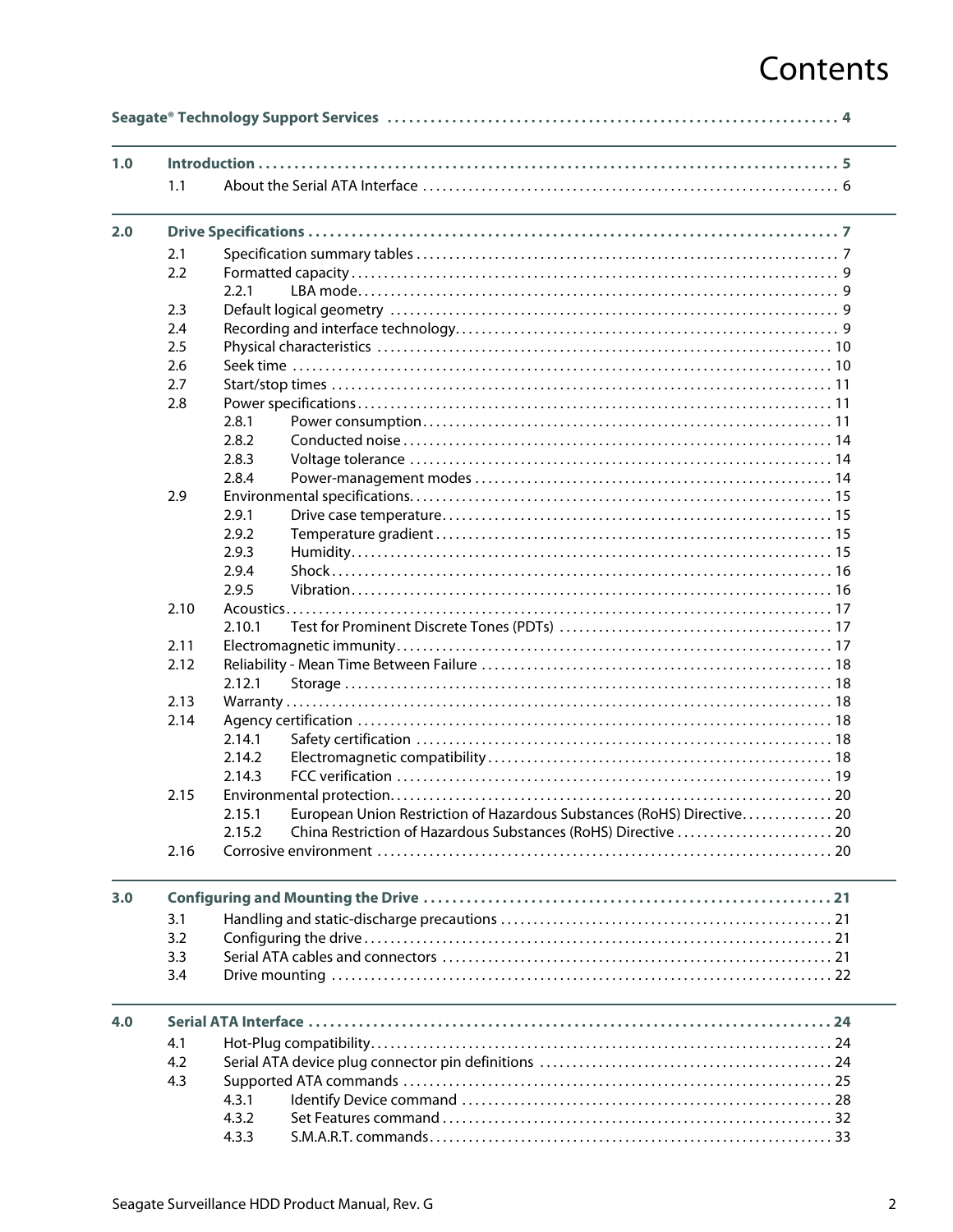# Figures

| Figure 1 |  |
|----------|--|
| Figure 2 |  |
| Figure 3 |  |
| Figure 4 |  |
| Figure 5 |  |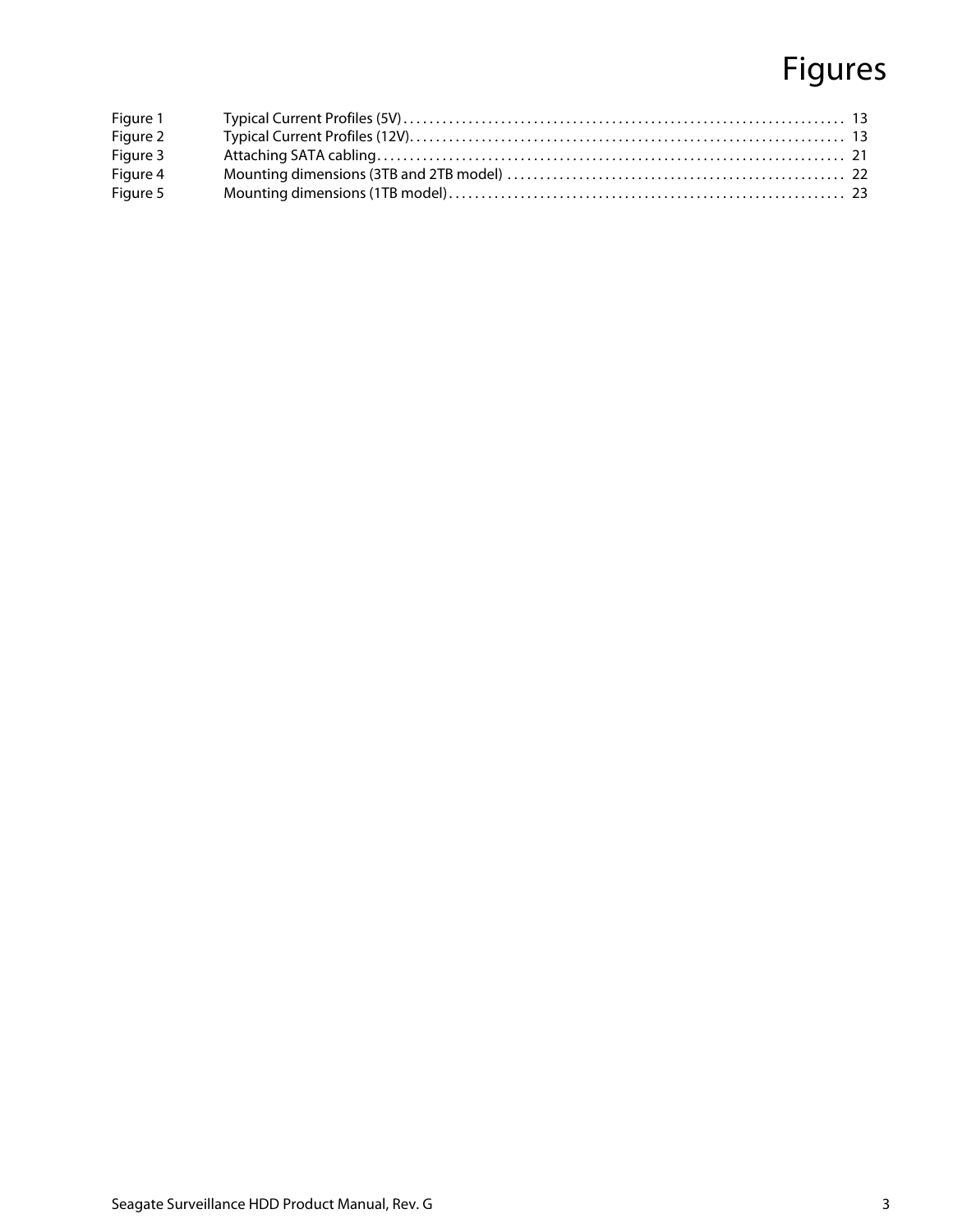# Seagate® Technology Support Services

<span id="page-4-0"></span>For information regarding online support and services, visit: [http://www.sea](http://www.seagate.com/contacts/)gate.com/contacts/ [For information regarding Warranty Support, visit:](http://www.seagate.com/support/warranty-and-replacements/) http://www.seagate.com/support/warranty-and-replacements/ For information regarding data recovery services, visit: [http://www.sea](http://www.seagate.com/services-software/data-recovery-services/)gate.com/services-software/data-recovery-services/ [For Seagate OEM, Distribution partner and reseller portals, visit: h](http://www.seagate.com/partners/)ttp://www.seagate.com/partners/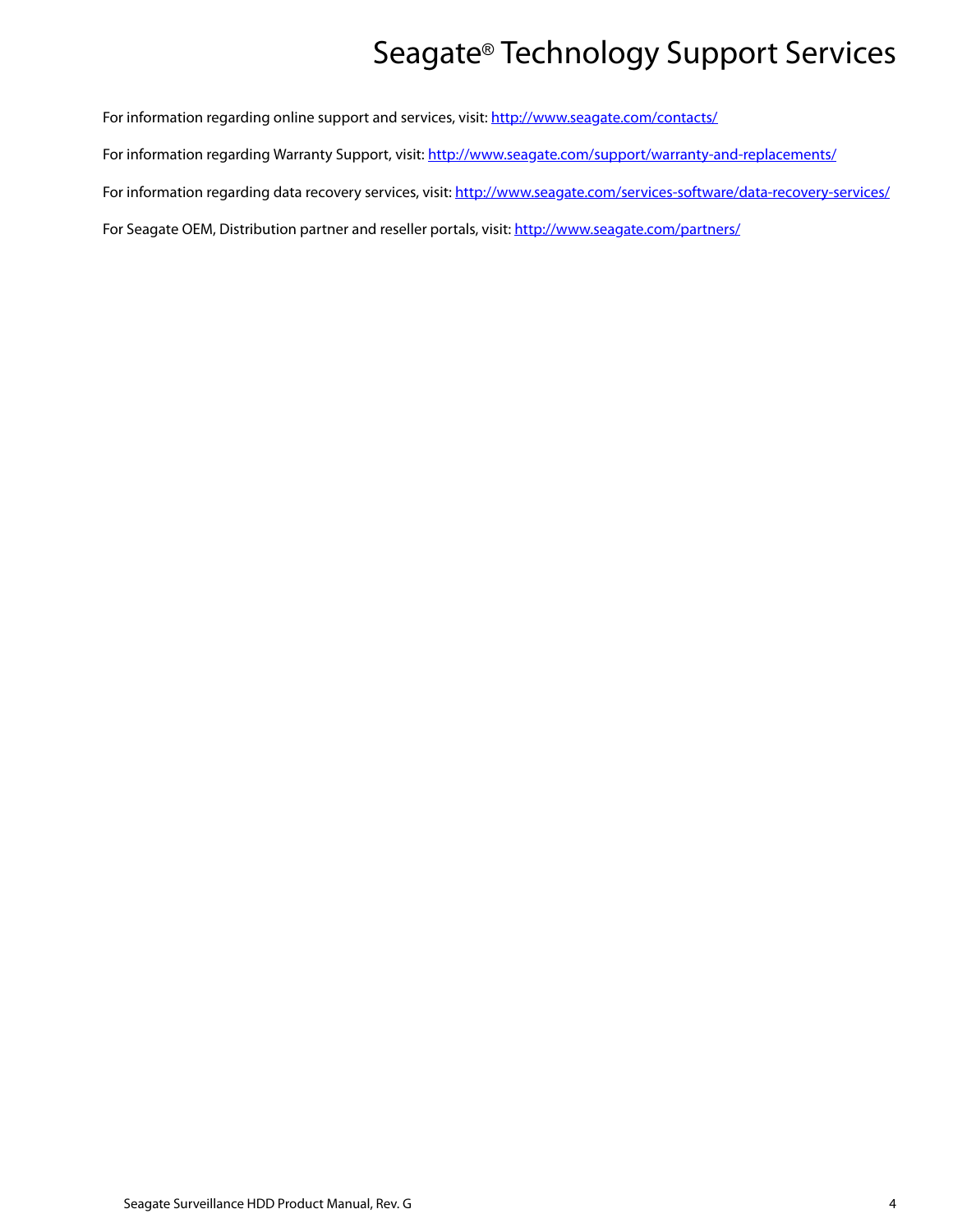### <span id="page-5-0"></span>**1.0 Introduction**

This manual describes the functional, mechanical and interface specifications for the following: Seagate® Surveillance HDD SATA model drives:

ST3000VX006 ST2000VX003 ST1000VX001

These drives provide the following key features:

- 1M hour MTBF designed for high write duty cycle across Surveillance HDD
- 5900 RPM spindle speed
- ATA AV Command support streaming video command support across Surveillance HDD
- Best-in-class acoustic performance means virtually silent operation
- Built-in error recovery for non-stop video streaming
- Compliant with RoHS requirements in China and Europe
- Enterprise-class reliability for 24×7 video surveillance applications
- Full-track multiple-sector transfer capability without local processor intervention
- High instantaneous (burst) data-transfer rates (up to 600MB per second).
- Idle3 power mode support
- Native Command Queuing with command ordering to increase performance in demanding applications
- Performance-tuned for seamless video applications
- Quiet operation
- Seagate AcuTrac™ servo technology delivers dependable performance, even with hard drive track widths of only 75 nanometers.
- Seagate OptiCache™ technology boosts overall performance by as much as 45% over the previous generation.
- SeaTools™ diagnostic software performs a drive self-test that eliminates unnecessary drive returns.
- State-of-the-art cache and on-the-fly error-correction algorithms
- Streaming video optimization consistent command completion times & ERC support across Surveillance HDD
- Support for S.M.A.R.T. drive monitoring and reporting
- Supports <= 8 drive bays
- Supports ATA8 streaming commands
- Supports latching SATA cables and connectors
- Supports up to 64 cameras
- TGMR recording technology provides the drives with increased areal density.
- Thermal monitoring and reporting for 24×7 operations
- Uncompromising reliability supports flexible surveillance design with case temperatures up to 70ºC
- Workload ratings of 180TB/year
- Worldwide Name (WWN) capability uniquely identifies the drive.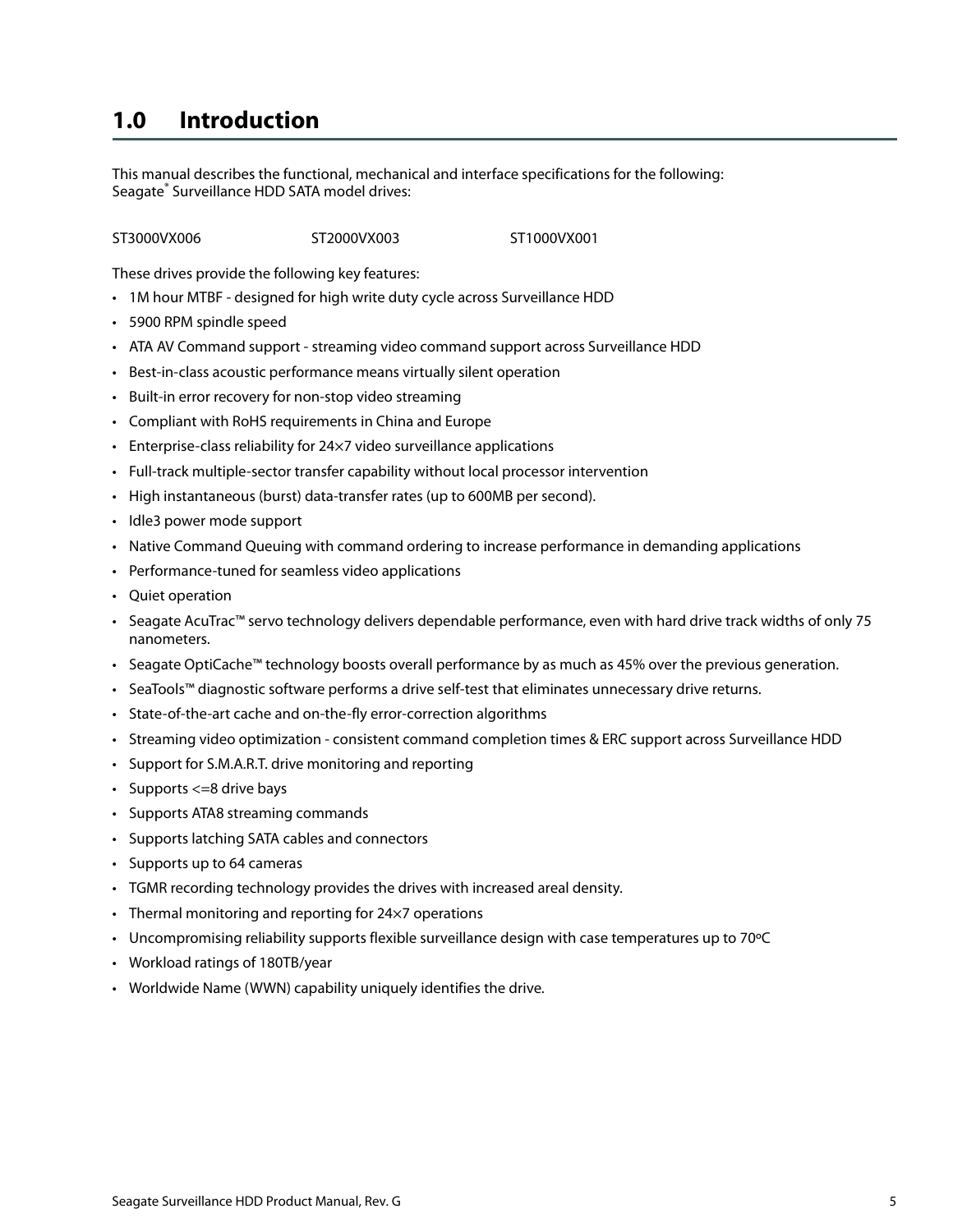#### <span id="page-6-0"></span>**1.1 About the Serial ATA Interface**

The Serial ATA interface provides several advantages over the traditional (parallel) ATA interface. The primary advantages include:

- Easy installation and configuration with true plug-and-play connectivity. It is not necessary to set any jumpers or other configuration options.
- Thinner and more flexible cabling for improved enclosure airflow and ease of installation.
- Scalability to higher performance levels.

In addition, Serial ATA makes the transition from parallel ATA easy by providing legacy software support. Serial ATA was designed to allow users to install a Serial ATA host adapter and Serial ATA disk drive in the current system and expect all of the existing applications to work as normal.

The Serial ATA interface connects each disk drive in a point-to-point configuration with the Serial ATA host adapter. There is no master/slave relationship with Serial ATA devices like there is with parallel ATA. If two drives are attached on one Serial ATA host adapter, the host operating system views the two devices as if they were both "masters" on two separate ports. This essentially means both drives behave as if they are Device 0 (master) devices.

| <b>Note</b> | The host adapter may, optionally, emulate a master/slave environment to host software where two<br>devices on separate Serial ATA ports are represented to host software as a Device 0 (master) and Device<br>1 (slave) accessed at the same set of host bus addresses. A host adapter that emulates a master/slave<br>environment manages two sets of shadow registers. This is not a typical Serial ATA environment. |
|-------------|------------------------------------------------------------------------------------------------------------------------------------------------------------------------------------------------------------------------------------------------------------------------------------------------------------------------------------------------------------------------------------------------------------------------|
|-------------|------------------------------------------------------------------------------------------------------------------------------------------------------------------------------------------------------------------------------------------------------------------------------------------------------------------------------------------------------------------------------------------------------------------------|

The Serial ATA host adapter and drive share the function of emulating parallel ATA device behavior to provide backward compatibility with existing host systems and software. The Command and Control Block registers, PIO and DMA data transfers, resets, and interrupts are all emulated.The Serial ATA host adapter contains a set of registers that shadow the contents of the traditional device registers, referred to as the Shadow Register Block. All Serial ATA devices behave like Device 0 devices. For additional information about how Serial ATA emulates parallel ATA, refer to the "Serial ATA International Organization: Serial ATA Revision 3.2". The specification can be downloaded from www.sata-io.org.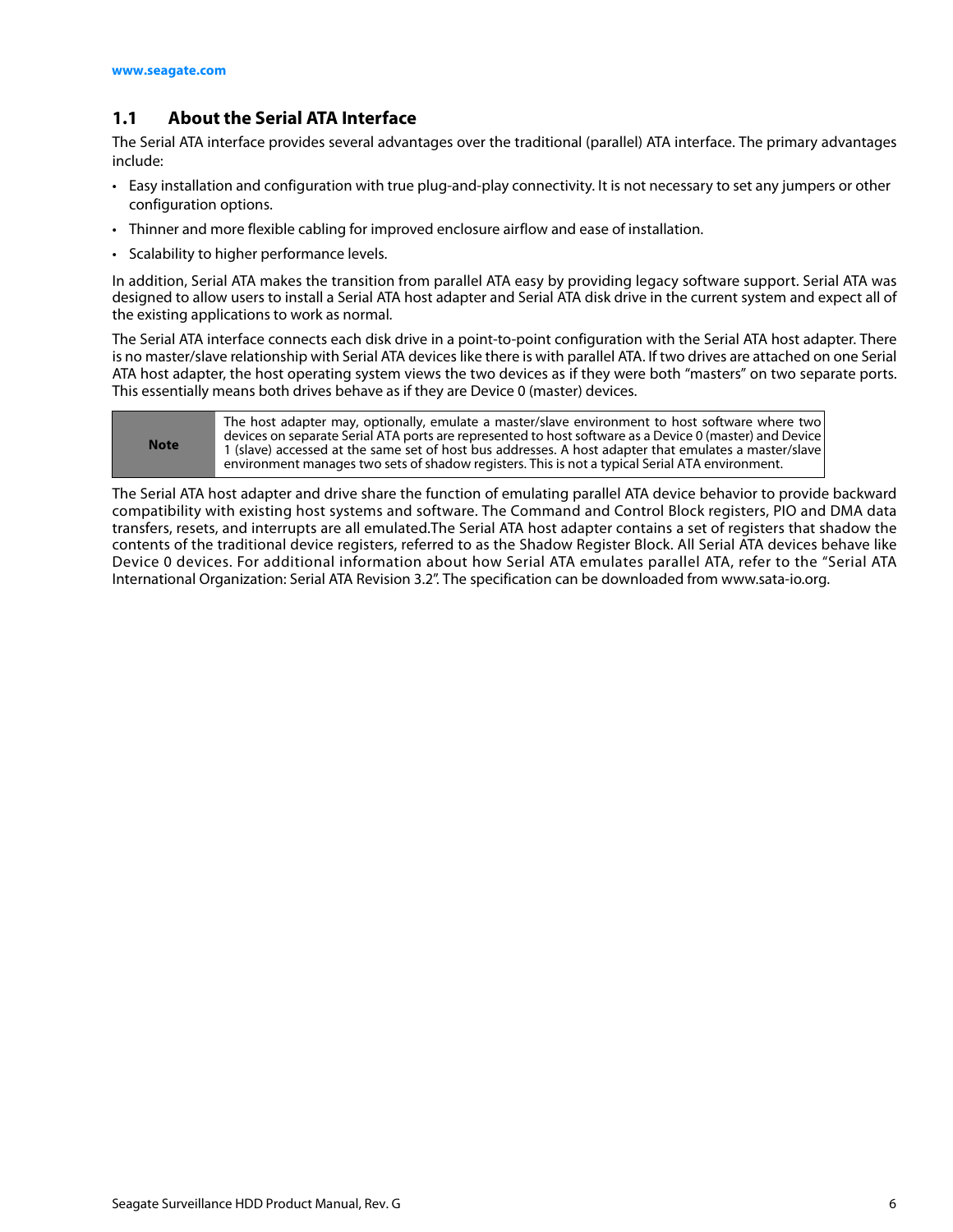## <span id="page-7-0"></span>**2.0 Drive Specifications**

Unless otherwise noted, all specifications are measured under ambient conditions, at 25°C, and nominal power. For convenience, the phrases the drive and this drive are used throughout this manual to indicate the following drive models: ST3000VX006 ST2000VX003 ST1000VX001

#### <span id="page-7-1"></span>**2.1 Specification summary tables**

The specifications listed in the following tables are for quick reference. For details on specification measurement or definition, see the appropriate section of this manual.

| <b>Drive Specification</b>                                     | ST3000VX006                                                                 | ST2000VX003    | ST1000VX001    |  |
|----------------------------------------------------------------|-----------------------------------------------------------------------------|----------------|----------------|--|
| Formatted capacity (4K/sector)*                                | 3000GB (3TB)                                                                | 2000GB (2TB)   | 1000GB (1TB)   |  |
| <b>Guaranteed sectors</b>                                      | 5,860,533,168                                                               | 3,907,029,168  | 1,953,525,168  |  |
| Heads                                                          | 6                                                                           | 4              | 2              |  |
| <b>Disks</b>                                                   | 3                                                                           | $\overline{2}$ | $\mathbf{1}$   |  |
| Bytes per sector<br>(4K physical emulated at 512-byte sectors) | 4096                                                                        |                |                |  |
| Default sectors per track                                      |                                                                             | 63             |                |  |
| Default read/write heads                                       |                                                                             | 16             |                |  |
| Default cylinders                                              |                                                                             | 16,383         |                |  |
| Recording density (max)                                        |                                                                             | 1807kFCI       |                |  |
| Track density (avg)                                            |                                                                             | 352ktracks/in  |                |  |
| Areal density (avg)                                            |                                                                             | 625Gfc/in $^2$ |                |  |
| Spindle speed                                                  | 5900 RPM                                                                    |                |                |  |
| Internal data transfer rate (max)                              | 2147Mb/s                                                                    |                |                |  |
| Maximum sustained data transfer rate,<br>OD read               | 159MB/s                                                                     |                |                |  |
| I/O data-transfer rate (max)                                   |                                                                             | 600MB/s        |                |  |
| ATA data-transfer modes supported                              | PIO modes: 0 to 4<br>Multiword DMA modes: 0 to 2<br>Ultra DMA modes: 0 to 6 |                |                |  |
| Cache buffer                                                   | 64MB                                                                        |                |                |  |
| Height (max)                                                   | 26.1mm / 1.028 in<br>20.20mm/0.795 in                                       |                |                |  |
| Width (max)                                                    | 101.6mm / 4.0 in (± 0.010 in)                                               |                |                |  |
| Length (max)                                                   | 147.00mm / 5.78 in                                                          |                |                |  |
| Weight (typical)                                               | 626g / 1.38 lb                                                              | 535g / 1.18 lb | 415g/ 0.915 lb |  |
| Average latency                                                | 5.1ms                                                                       |                |                |  |
| Power-on to ready (max)                                        | <17s                                                                        |                | <6s            |  |
| Standby to ready (max)                                         | <17s<br>$<$ 6s                                                              |                |                |  |
| Track-to-track seek time (typical)                             | <1.0ms read;<br><1.2ms write                                                |                |                |  |
| Average seek, read (typical)<br>Average seek, write (typical)  | <8.5ms read;<br><9ms write                                                  |                |                |  |
| Startup current (typical) 12V (peak)                           | 1.8A                                                                        |                |                |  |

*Table 1 Drive specifications summary for 3TB, 2TB and 1TB models*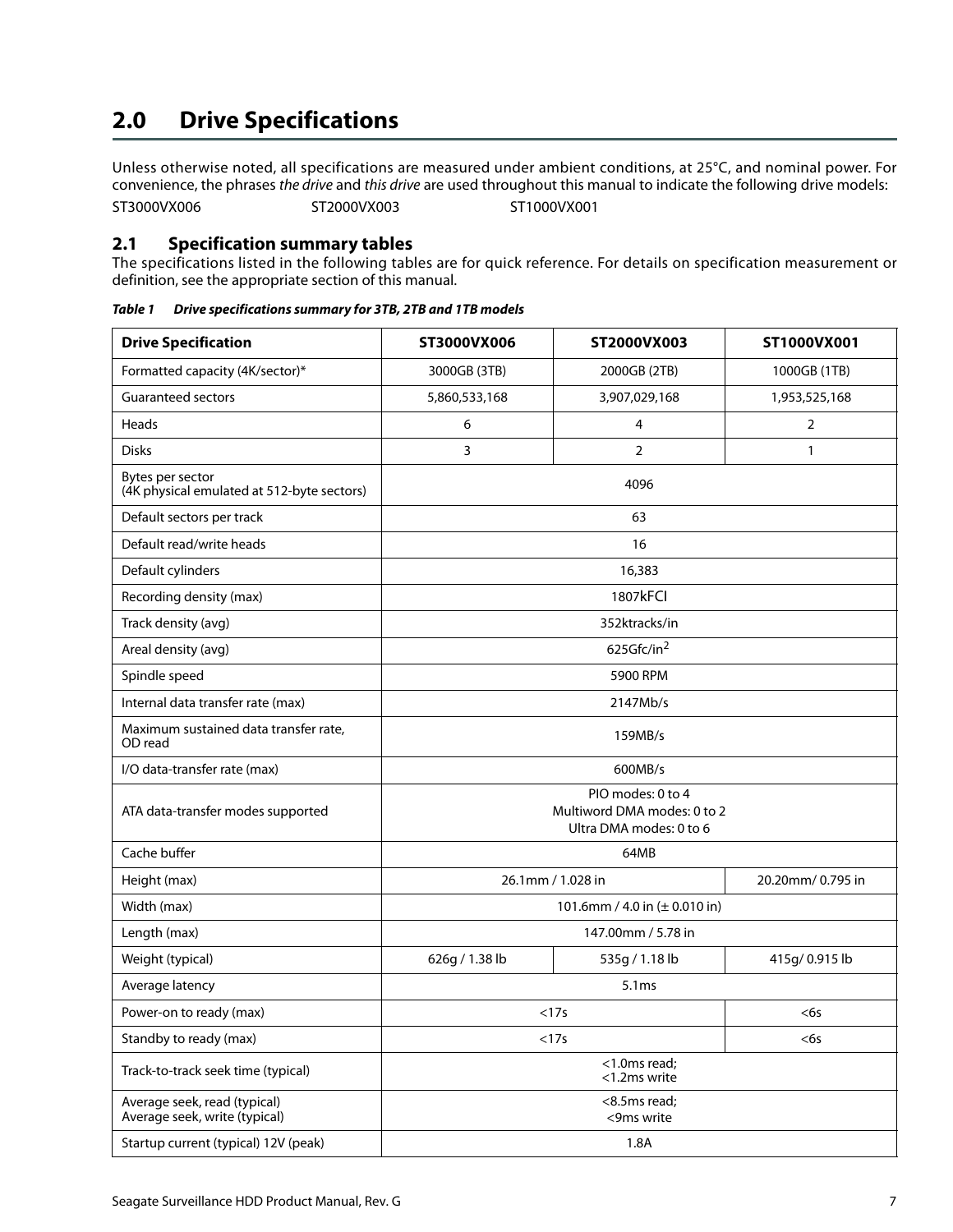#### *Table 1 Drive specifications summary for 3TB, 2TB and 1TB models*

| <b>Drive Specification</b>                                                  | ST3000VX006                                                                                                                                                                                                                                                                                                                                                                                                                         | ST2000VX003                                                  | ST1000VX001                          |  |
|-----------------------------------------------------------------------------|-------------------------------------------------------------------------------------------------------------------------------------------------------------------------------------------------------------------------------------------------------------------------------------------------------------------------------------------------------------------------------------------------------------------------------------|--------------------------------------------------------------|--------------------------------------|--|
| Voltage tolerance (including noise)                                         | $5V: \pm 5%$<br>12V: ±10%                                                                                                                                                                                                                                                                                                                                                                                                           |                                                              |                                      |  |
| Non-operating temperature (Ambient °C)                                      | $-40^\circ$ to 70 $^\circ$                                                                                                                                                                                                                                                                                                                                                                                                          |                                                              |                                      |  |
| Operating ambient temperature (min °C)                                      |                                                                                                                                                                                                                                                                                                                                                                                                                                     | $0^{\circ}$                                                  |                                      |  |
| Operating temperature (Drive case max °C)                                   |                                                                                                                                                                                                                                                                                                                                                                                                                                     | $70^\circ$ <sup>+</sup>                                      |                                      |  |
| Temperature gradient (max)                                                  | 20°C per hour (operating)<br>30°C per hour (non-operating)                                                                                                                                                                                                                                                                                                                                                                          |                                                              |                                      |  |
| Relative humidity                                                           | 5% to 95% (operating)<br>5% to 95% (non-operating)                                                                                                                                                                                                                                                                                                                                                                                  |                                                              |                                      |  |
| Relative humidity gradient (max)                                            |                                                                                                                                                                                                                                                                                                                                                                                                                                     | 30% per hour                                                 |                                      |  |
| Wet bulb temperature (max)                                                  |                                                                                                                                                                                                                                                                                                                                                                                                                                     | 26°C (operating)<br>29°C (non-operating)                     |                                      |  |
| Altitude, operating                                                         |                                                                                                                                                                                                                                                                                                                                                                                                                                     | -60.96m to 3048m<br>$(-200 \text{ to } 10,000 + \text{ft.})$ |                                      |  |
| Altitude, non-operating<br>(below mean sea level, max)                      |                                                                                                                                                                                                                                                                                                                                                                                                                                     | –60.96m to 12,192m<br>$(-200$ ft. to $40,000+$ ft.)          |                                      |  |
| Operational Shock (max)                                                     |                                                                                                                                                                                                                                                                                                                                                                                                                                     | 80 Gs at 2ms                                                 |                                      |  |
| Non-operational Shock (max)                                                 |                                                                                                                                                                                                                                                                                                                                                                                                                                     | 300 Gs at 2ms                                                | 350 Gs at 2ms                        |  |
| Vibration, operating                                                        | 2Hz-22Hz: 0.25 Gs, Limited displacement<br>22Hz-350Hz: 0.50 Gs<br>350Hz-500Hz: 0.25 Gs                                                                                                                                                                                                                                                                                                                                              |                                                              |                                      |  |
| Vibration, nonoperating                                                     | 5Hz-22Hz: 3.0 Gs<br>22Hz-350Hz: 3.0 Gs<br>350Hz-500Hz: 3.0 Gs                                                                                                                                                                                                                                                                                                                                                                       |                                                              |                                      |  |
| Drive acoustics, sound power                                                |                                                                                                                                                                                                                                                                                                                                                                                                                                     |                                                              |                                      |  |
| Idle**                                                                      | 2.1 bels (typical)<br>2.3 bels (max)                                                                                                                                                                                                                                                                                                                                                                                                |                                                              | 1.9 bels (typical)<br>2.1 bels (max) |  |
| Seek                                                                        | 2.3 bels (typical)<br>$2.4$ bels (max)                                                                                                                                                                                                                                                                                                                                                                                              |                                                              | 2.2 bels (typical)<br>2.3 bels (max) |  |
| Non-recoverable read errors                                                 | 1 per $10^{14}$ bits read                                                                                                                                                                                                                                                                                                                                                                                                           |                                                              |                                      |  |
| Mean Time Between Failure (MTBF)                                            | 1,000,000 hrs                                                                                                                                                                                                                                                                                                                                                                                                                       |                                                              |                                      |  |
| <b>Rated Workload</b>                                                       | Average annualized workload rating: <180 TB/year.<br>The AFR specification for the product assumes the I/O workload does not exceed the<br>average annualized workload rate limit of 180 TB/year. Workloads exceeding the<br>annualized rate may degrade the product AFR and impact reliability as experienced<br>by the particular application. The average annualized workload rate limit is in units of<br>TB per calendar year. |                                                              |                                      |  |
| Warranty                                                                    | To determine the warranty for a specific drive, use a web browser to access the<br>following web page: http://www.seagate.com/support/warranty-and-replacements/<br>From this page, click on "Is my Drive under Warranty". Users will be asked to provide<br>the drive serial number, model number (or part number) and country of purchase.<br>The system will display the warranty information for the drive.                     |                                                              |                                      |  |
| Load/Unload cycles                                                          | 300K at 25°C, 50% rel. humidity                                                                                                                                                                                                                                                                                                                                                                                                     |                                                              |                                      |  |
| Supports Hotplug operation per the<br>Serial ATA Revision 3.2 specification | Yes                                                                                                                                                                                                                                                                                                                                                                                                                                 |                                                              |                                      |  |

\* One GB equals one billion bytes and 1TB equals one trillion bytes when referring to hard drive capacity. Accessible capacity may vary depending on operating environment and formatting.

\*\* During periods of drive idle, some offline activity may occur according to the S.M.A.R.T. specification, which may increase acoustic and power to operational levels

† Seagate does not recommend operating at sustained case temperatures above 60C. Operating at higher temperatures will reduce useful life of the product.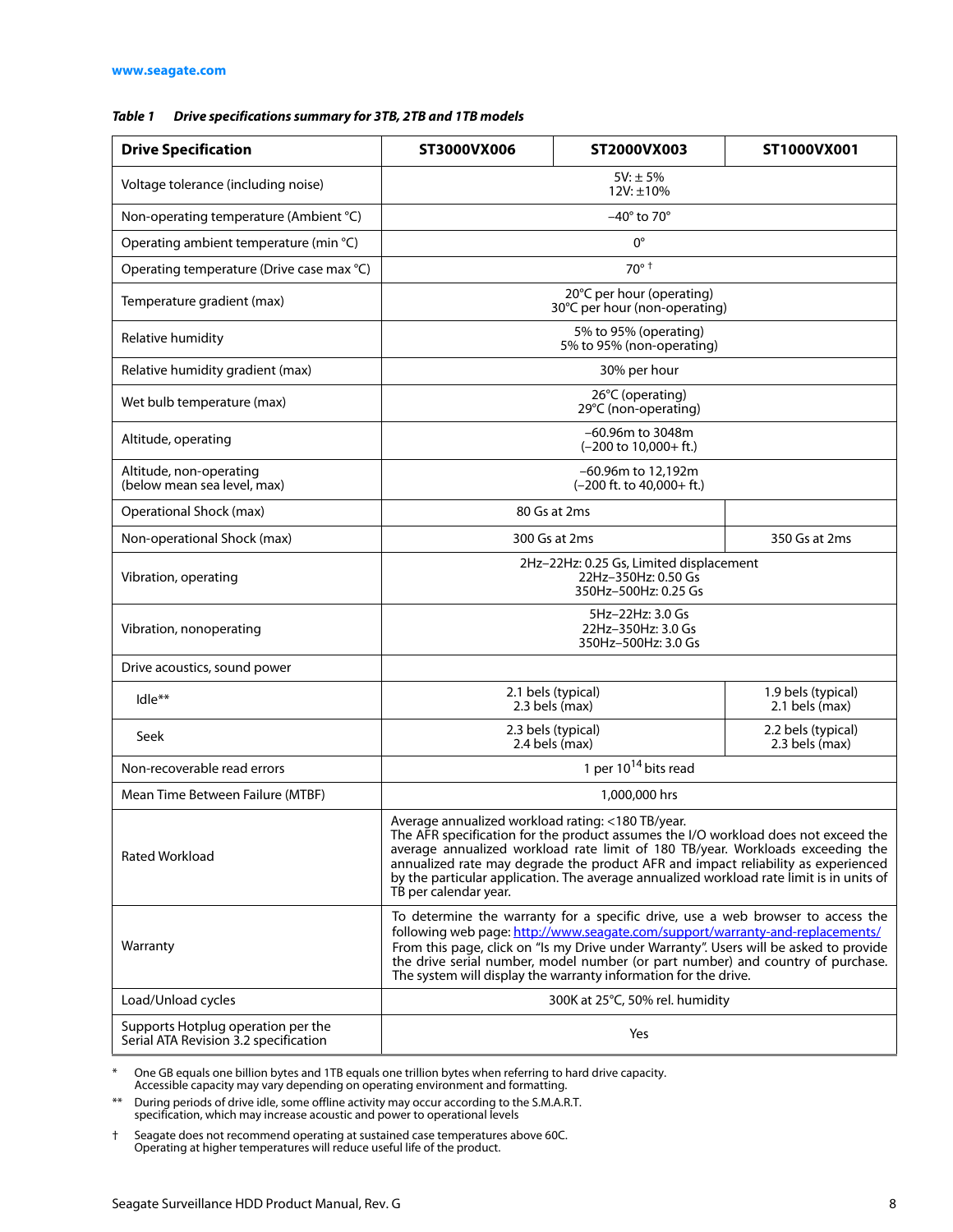#### <span id="page-9-0"></span>**2.2Formatted capacity**

| Model       | <b>Formatted</b><br>capacity* | Guaranteed<br>sectors | Bytes per sector               |
|-------------|-------------------------------|-----------------------|--------------------------------|
| ST3000VX006 | 3TB                           | 5,860,533,168         | 4096                           |
| ST2000VX003 | 2TB                           | 3,907,029,168         | (512 bytes per sector emulated |
| ST1000VX001 | 1TB                           | 1,953,525,168         | at the interface)              |

\* One GB equals one billion bytes and 1TB equals one trillion bytes when referring to hard drive capacity. Accessible capacity may vary depending on operating environment and formatting.

#### <span id="page-9-1"></span>**2.2.1 LBA mode**

When addressing these drives in LBA mode, all blocks (sectors) are consecutively numbered from 0 to  $n-1$ , where n is the number of guaranteed sectors as defined above.

See [Section 4.3.1, "Identify Device command"](#page-28-0) (words 60-61 and 100-103) for additional information about 48-bit addressing support of drives with capacities over 137GBs.

#### <span id="page-9-2"></span>**2.3 Default logical geometry**

| <b>Cylinders</b> | <b>Read/write heads</b> | <b>Sectors per track</b> |
|------------------|-------------------------|--------------------------|
| 16,383           | 16                      | 63                       |

#### **LBA mode**

When addressing these drives in LBA mode, all blocks (sectors) are consecutively numbered from 0 to  $n-1$ , where n is the number of guaranteed sectors as defined above.

#### <span id="page-9-3"></span>**2.4 Recording and interface technology**

| Interface                          | <b>SATA</b>      |
|------------------------------------|------------------|
| Recording method                   | Perpendicular    |
| Recording density (max)            | 1807kFCI         |
| Track density (avg)                | 352ktracks/in    |
| Areal density (avg)                | 625Gfc/in $2$    |
| Spindle speed (RPM)                | $5900 \pm 0.2\%$ |
| Internal data transfer rate (max)  | 2147Mb/s         |
| Sustained data transfer rate (max) | 159MB/s          |
| I/O data-transfer rate (max)       | 600MB/s          |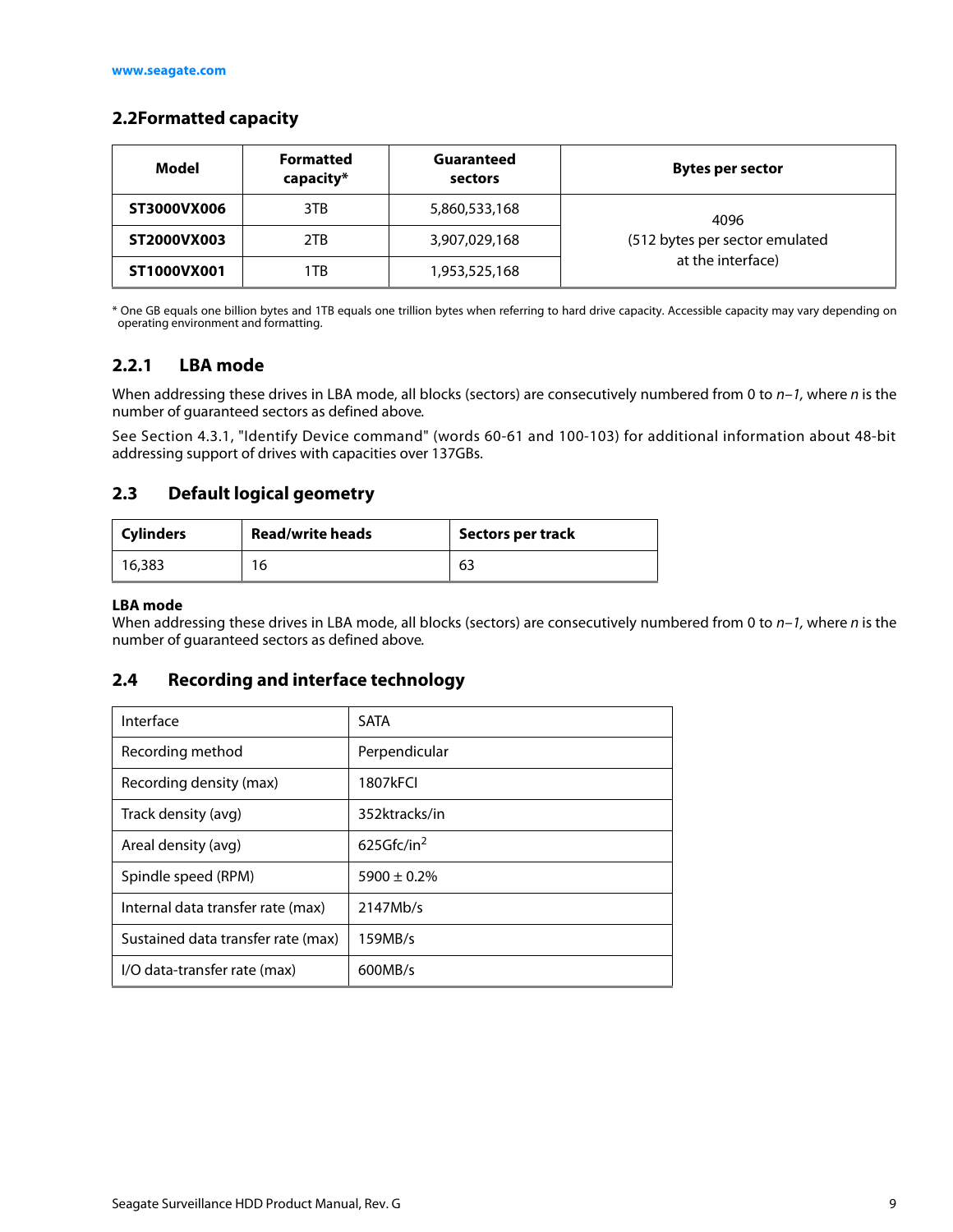#### <span id="page-10-0"></span>**2.5 Physical characteristics**

| Maximum height |                                           |  |
|----------------|-------------------------------------------|--|
| 3TB model      | 26.1mm / 1.028 in                         |  |
| 2TB model      |                                           |  |
| 1TB model      | 20.20mm / 0.795 in                        |  |
| Maximum width  | 101.6mm / 4.0 in $(\pm 0.010 \text{ in})$ |  |
| Maximum length | 147.00mm / 5.78 in                        |  |
| Typical weight |                                           |  |
| 3TB model      | 626g/1.38lb                               |  |
| 2TB model      | 535g / 1.18 lb                            |  |
| 1TB model      | 415g / 0.915 lb                           |  |
| Cache buffer   | 64MB (65,536kb)                           |  |

#### <span id="page-10-1"></span>**2.6 Seek time**

Seek measurements are taken with nominal power at 25°C ambient temperature. All times are measured using drive diagnostics. The specifications in the table below are defined as follows:

- Track-to-track seek time is an average of all possible single-track seeks in both directions.
- Average seek time is a true statistical random average of at least 5000 measurements of seeks between random tracks, less overhead.

| Typical seek times (ms) | Read  | Write |
|-------------------------|-------|-------|
| Track-to-track          | <1.0  | <1.2  |
| Average                 | < 8.5 | <9.0  |
| Average latency         |       | 5.1   |

**Note**

These drives are designed to consistently meet the seek times represented in this manual. Physical seeks, regardless of mode (such as track-to-track and average), are expected to meet the noted values. However, due to the manner in which these drives are formatted, benchmark tests that include command overhead or measure logical seeks may produce results that vary from these specifications.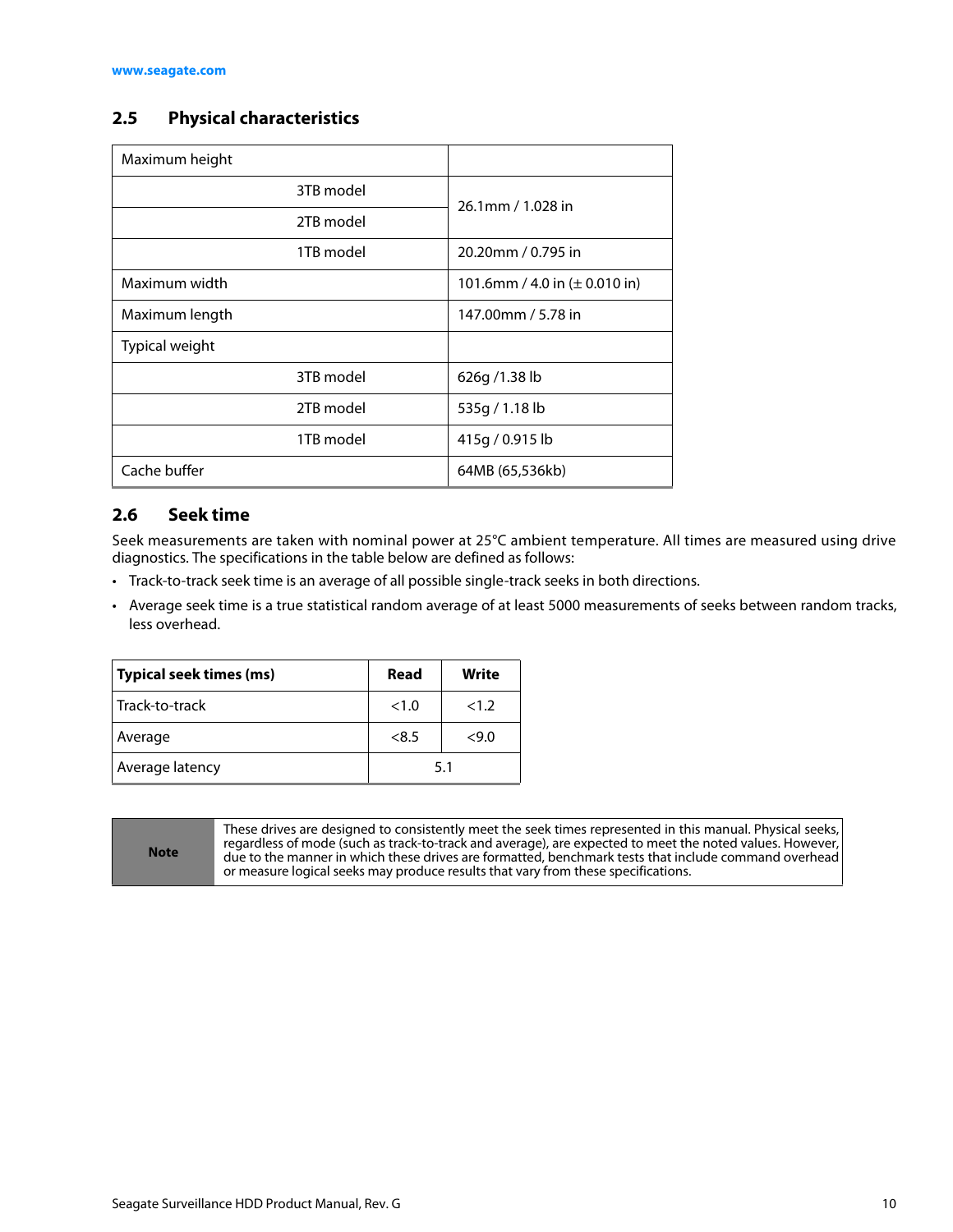#### <span id="page-11-0"></span>**2.7 Start/stop times**

| Start/stop times @ 25 $\degree$ C | 3TB & 2TB model | 1TB model |
|-----------------------------------|-----------------|-----------|
| Power-on to ready (max)           | < 17.0s         | < 6.0s    |
| Standby to ready (max)            | < 17.0s         | < 6.0s    |
| Ready to spindle stop (max)       | 10.0s           | 10.0s     |

#### <span id="page-11-1"></span>**2.8 Power specifications**

The drive receives DC power (+5V or +12V) through a native SATA power connector. (Refer to **[Figure 3](#page-21-4)**).

#### <span id="page-11-2"></span>**2.8.1 Power consumption**

Power requirements for the drives are listed in **[Table 3 on page 12](#page-12-0)**. Typical power measurements are based on an average of drives tested, under nominal conditions, using 5.0V and 12.0V input voltage at 25°C ambient temperature.

• Spinup power

Spinup power is measured from the time of power-on to the time that the drive spindle reaches operating speed.

• Read/write power and current

Read/write power is measured with the heads on track, based on a 16-sector write followed by a 32-ms delay, then a 16-sector read followed by a 32-ms delay.

• Operating power and current (CE profile)

Operating power is measured by simulating a typical PVR operating environment, using a 50% write, 50% read algorithm.

• Idle mode power

Idle mode power is measured with the drive up to speed, with servo electronics active and with the heads in a random track location.

• Standby mode

During Standby mode, the drive accepts commands, but the drive is not spinning, and the servo and read/write electronics are in power-down mode.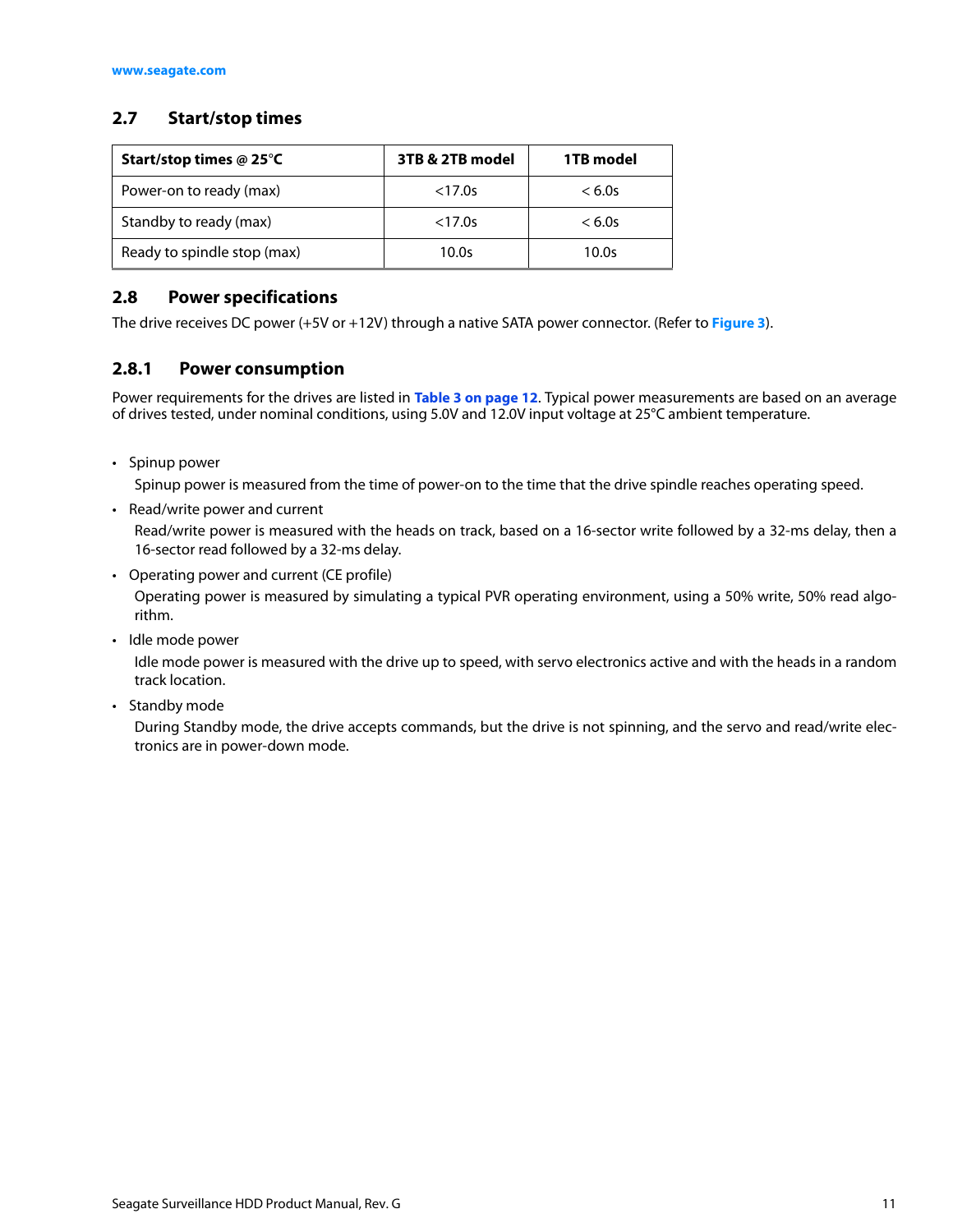#### *Table 2 DC power requirements for 3TB models*

| Power dissipation (3-disk values shown) | Avg (watts 25°C) | Avg 5V typ amps | Avg 12V typ amps |
|-----------------------------------------|------------------|-----------------|------------------|
| Spinup                                  |                  |                 | 1.8              |
| Idle* +                                 | 4.923            | 0.291           | 0.289            |
| Operating                               | 5.65             | 0.302           | 0.345            |
| Standby                                 | 0.819            | 0.15            | 0.005            |
| Sleep                                   | 0.819            | 0.15            | 0.005            |

<span id="page-12-0"></span>*Table 3 DC power requirements for 2TB models*

| Power dissipation (2-disk values shown) | Avg (watts 25°C) | Avg 5V typ amps | Avg 12V typ amps |
|-----------------------------------------|------------------|-----------------|------------------|
| Spinup                                  |                  |                 | 1.8              |
| $I$ dle $*$ †                           | 3.7418           | 0.221           | 0.219            |
| Operating                               | 5.05             | 0.302           | 0.295            |
| Standby                                 | 0.819            | 0.15            | 0.005            |
| Sleep                                   | 0.819            | 0.15            | 0.005            |

#### *Table 4 DC power requirements for 1TB models*

| Power dissipation (1-disk values shown) | Avg (watts 25°C) | Avg 5V typ amps | Avg 12V typ amps |
|-----------------------------------------|------------------|-----------------|------------------|
| Spinup                                  |                  |                 | 1.8              |
| Idle* +                                 | 2.502            | 0.152           | 0.145            |
| Operating                               | 3.676            | 0.385           | 0.145            |
| Standby                                 | 0.819            | 0.15            | 0.005            |
| Sleep                                   | 0.819            | 0.15            | 0.005            |

\*During periods of drive idle, some offline activity may occur according to the S.M.A.R.T. specification, which may increase acoustic and power to operational levels. Measurement was taken in Idle 1 mode.

†5W IDLE, Standby and Sleep, with DIPLM enabled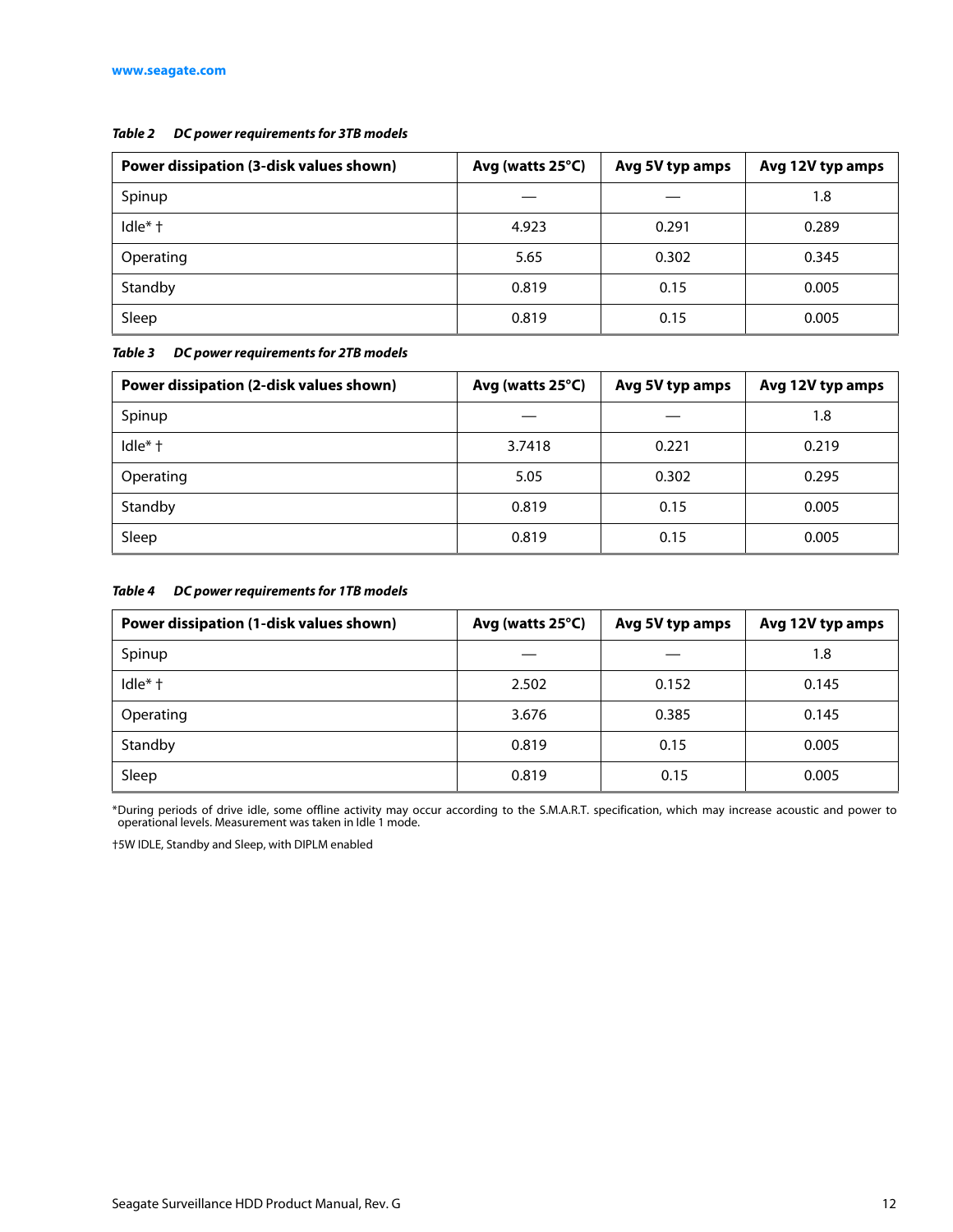<span id="page-13-0"></span>*Figure 1 Typical Current Profiles (5V)*



<span id="page-13-1"></span>*Figure 2 Typical Current Profiles (12V)*

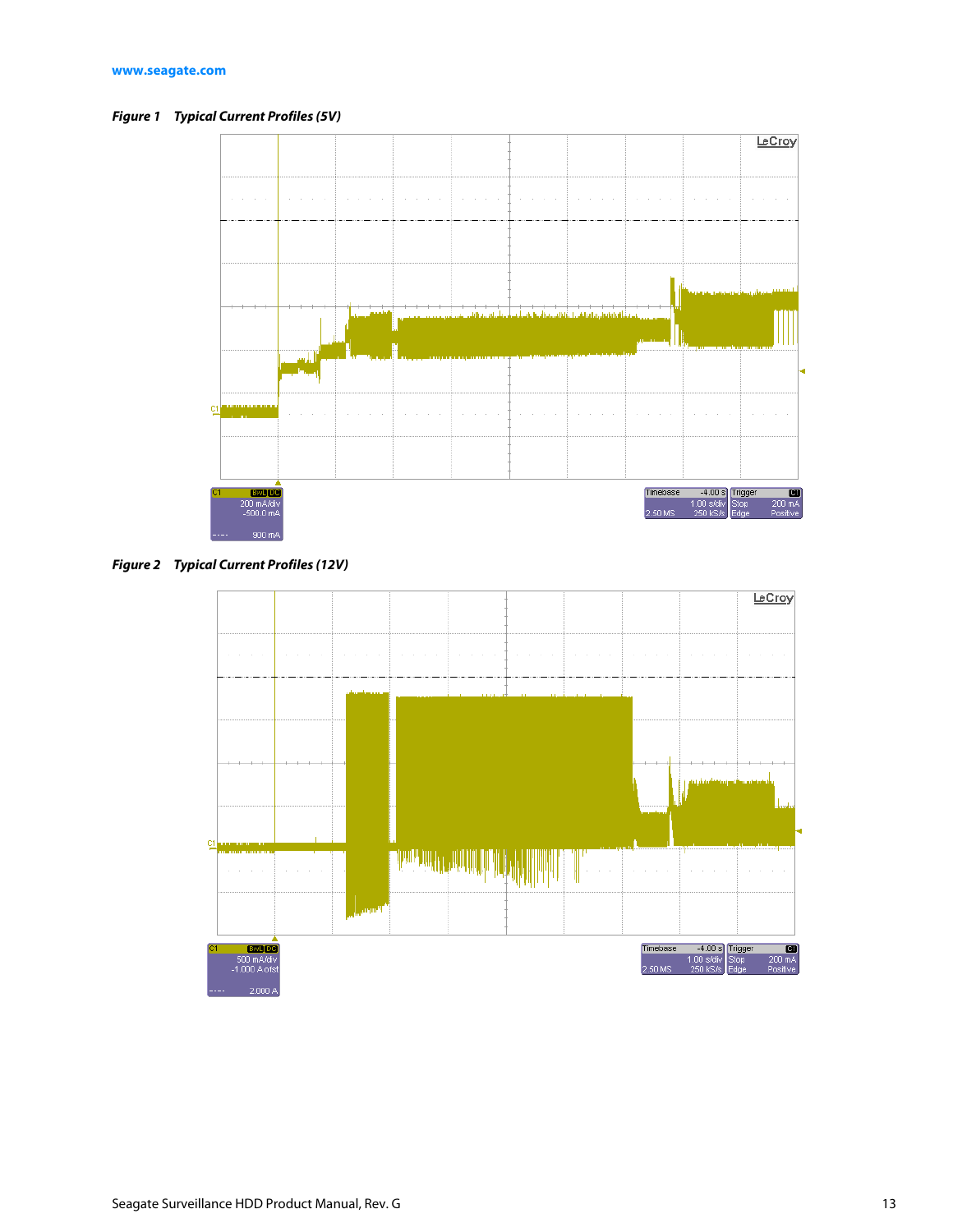#### <span id="page-14-0"></span>**2.8.2 Conducted noise**

Input noise ripple is measured at the host system power supply across an equivalent 80-ohm resistive load on the +12V line or an equivalent 15-ohm resistive load on the +5V line.

- Using 12V power, the drive is expected to operate with a maximum of 120 mV peak-to-peak square-wave injected noise at up to 10MHz.
- Using 5V power, the drive is expected to operate with a maximum of 100 mV peak-to-peak square-wave injected noise at up to 10MHz.

**Note.** Equivalent resistance is calculated by dividing the nominal voltage by the typical RMS read/write current.

#### <span id="page-14-1"></span>**2.8.3 Voltage tolerance**

Voltage tolerance (including noise):

 $5V: \pm 5\%$  $12V: \pm 10\%$ 

#### <span id="page-14-2"></span>**2.8.4 Power-management modes**

The drive provides programmable power management to provide greater energy efficiency. In most systems, users can control power management through the system setup program. The drive features the following power-management modes:

| <b>Power modes</b> | <b>Heads</b>    | <b>Spindle</b> | <b>Buffer</b>   |
|--------------------|-----------------|----------------|-----------------|
| Active             | <b>Tracking</b> | Rotating       | Enabled         |
| Idle               | Tracking        | Rotating       | Enabled         |
| Standby            | Parked          | Stopped        | Enabled         |
| Sleep              | Parked          | Stopped        | <b>Disabled</b> |

• Active mode

The drive is in Active mode during the read/write and seek operations.

• Idle mode

The buffer remains enabled, and the drive accepts all commands and returns to Active mode any time disk access is necessary.

• Standby mode

The drive enters Standby mode when the host sends a Standby Immediate command. If the host has set the standby timer, the drive can also enter Standby mode automatically after the drive has been inactive for a specifiable length of time. The standby timer delay is established using a Standby or Idle command. In Standby mode, the drive buffer is enabled, the heads are parked and the spindle is at rest. The drive accepts all commands and returns to Active mode any time disk access is necessary.

• Sleep mode

The drive enters Sleep mode after receiving a Sleep command from the host. In Sleep mode, the drive buffer is disabled, the heads are parked and the spindle is at rest. The drive leaves Sleep mode after it receives a Hard Reset or Soft Reset from the host. After receiving a reset, the drive exits Sleep mode and enters Standby mode with all current translation parameters intact.

• Idle and Standby timers

Each time the drive performs an Active function (read, write or seek), the standby timer is reinitialized and begins counting down from its specified delay times to zero. If the standby timer reaches zero before any drive activity is required, the drive makes a transition to Standby mode. In both Idle and Standby mode, the drive accepts all commands and returns to Active mode when disk access is necessary.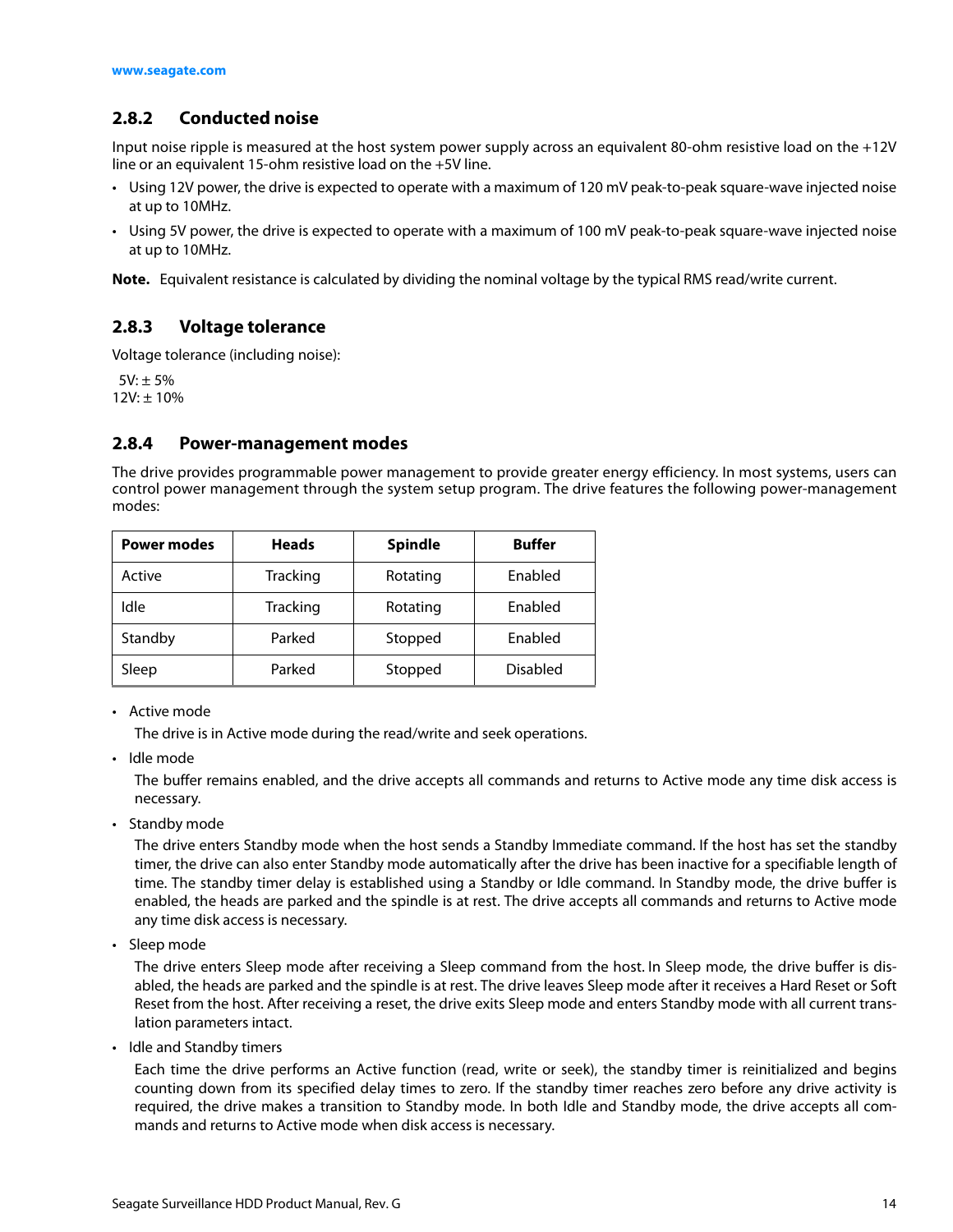#### <span id="page-15-0"></span>**2.9 Environmental specifications**

#### <span id="page-15-1"></span>**2.9.1 Drive case temperature**

This section provides the temperature, humidity, shock, and vibration specifications. Ambient temperature is defined as the temperature of the environment immediately surrounding the drive. Above 1000ft. (305 meters), the maximum temperature is derated linearly by 1°C every 1000 ft. Drive case temperature should be measured at the location indicated in **[Figure 4](#page-22-1)**.

| Non-Operating temperature (Ambient °C)    | $-40^{\circ}$ to 70°C ( $-40^{\circ}$ to 158°F) |  |
|-------------------------------------------|-------------------------------------------------|--|
| Operating ambient temperature (min °C)    | $0^{\circ}$ (32°F)                              |  |
| Operating temperature (Drive case max °C) | 70° (158°F) <sup>†</sup>                        |  |

 $\dagger$  Seagate does not recommend operating at sustained case temperatures above 60C. Operating at higher temperatures will reduce useful life of the product.

#### <span id="page-15-2"></span>**2.9.2 Temperature gradient**

| Operating | 20°C per hour (68°F per hour max), without condensation     |
|-----------|-------------------------------------------------------------|
|           | Non-operating   $30^{\circ}$ C per hour (86°F per hour max) |

#### <span id="page-15-3"></span>**2.9.3 Humidity**

#### **2.9.3.1 Relative humidity**

| Operating     | 5% to 95% noncondensing (30% per hour max) |
|---------------|--------------------------------------------|
| Non-operating | 5% to 95% noncondensing (30% per hour max) |

#### **2.9.3.2 Wet bulb temperature**

| <b>Operating</b> | 26°C / 78.8°F (rated) |
|------------------|-----------------------|
| Non-operating    | 29°C / 84.2°F (rated) |

#### **Altitude**

| Operating     | $-60.96$ m to 3048m (-200 ft. to 10,000+ ft.)   |
|---------------|-------------------------------------------------|
| Non-operating | $-60.96$ m to 12,192m (-200 ft. to 40,000+ ft.) |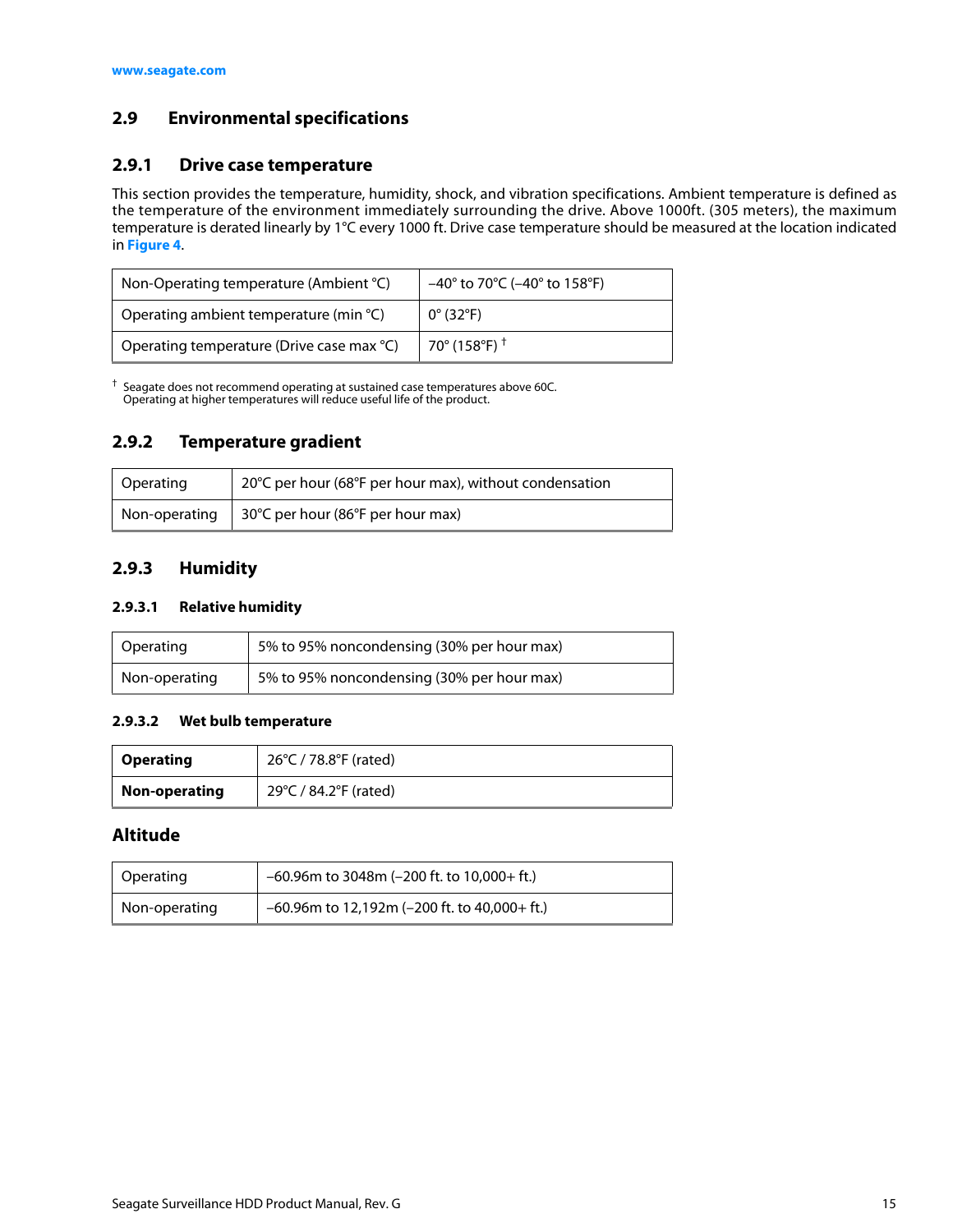#### <span id="page-16-0"></span>**2.9.4 Shock**

All shock specifications assume that the drive is mounted securely with the input shock applied at the drive mounting screws. Shock may be applied in the X, Y or Z axis.

#### **2.9.4.1 Operating shock**

These drives comply with the performance levels specified in this document when subjected to a maximum operating shock of 80 Gs based on half-sine shock pulses of 2ms during read operations. Shocks should not be repeated more than two times per second.

#### **2.9.4.2 Non-operating shock**

The non-operating shock level that the drive can experience without incurring physical damage or degradation in performance when subsequently put into operation is 300 Gs (for 3TB and 2TB model) and 350 Gs (for 1TB) based on a nonrepetitive half-sine shock pulse of 2ms duration.

#### <span id="page-16-1"></span>**2.9.5 Vibration**

All vibration specifications assume that the drive is mounted securely with the input vibration applied at the drive mounting screws. Vibration may be applied in the X, Y or Z axis, with linear swept sine inputs.

#### **2.9.5.1 Operating vibration**

The maximum vibration levels that the drive may experience while meeting the performance standards specified in this document are specified below.

| 2Hz to 22Hz      | 0.25 Gs (Limited displacement) |
|------------------|--------------------------------|
| $22$ Hz to 350Hz | 0.50 Gs                        |
| 350Hz to 500Hz   | 0.25 Gs                        |

#### **2.9.5.2 Non-operating vibration**

The maximum non-operating vibration levels that the drive may experience without incurring physical damage or degradation in performance when subsequently put into operation are specified below.

| 5Hz to 22Hz   | 3.0 Gs (limited displacement) |  |
|---------------|-------------------------------|--|
| 22Hz to 350Hz | 3.0 Gs                        |  |
| 35Hz to 500Hz | 3.0 Gs                        |  |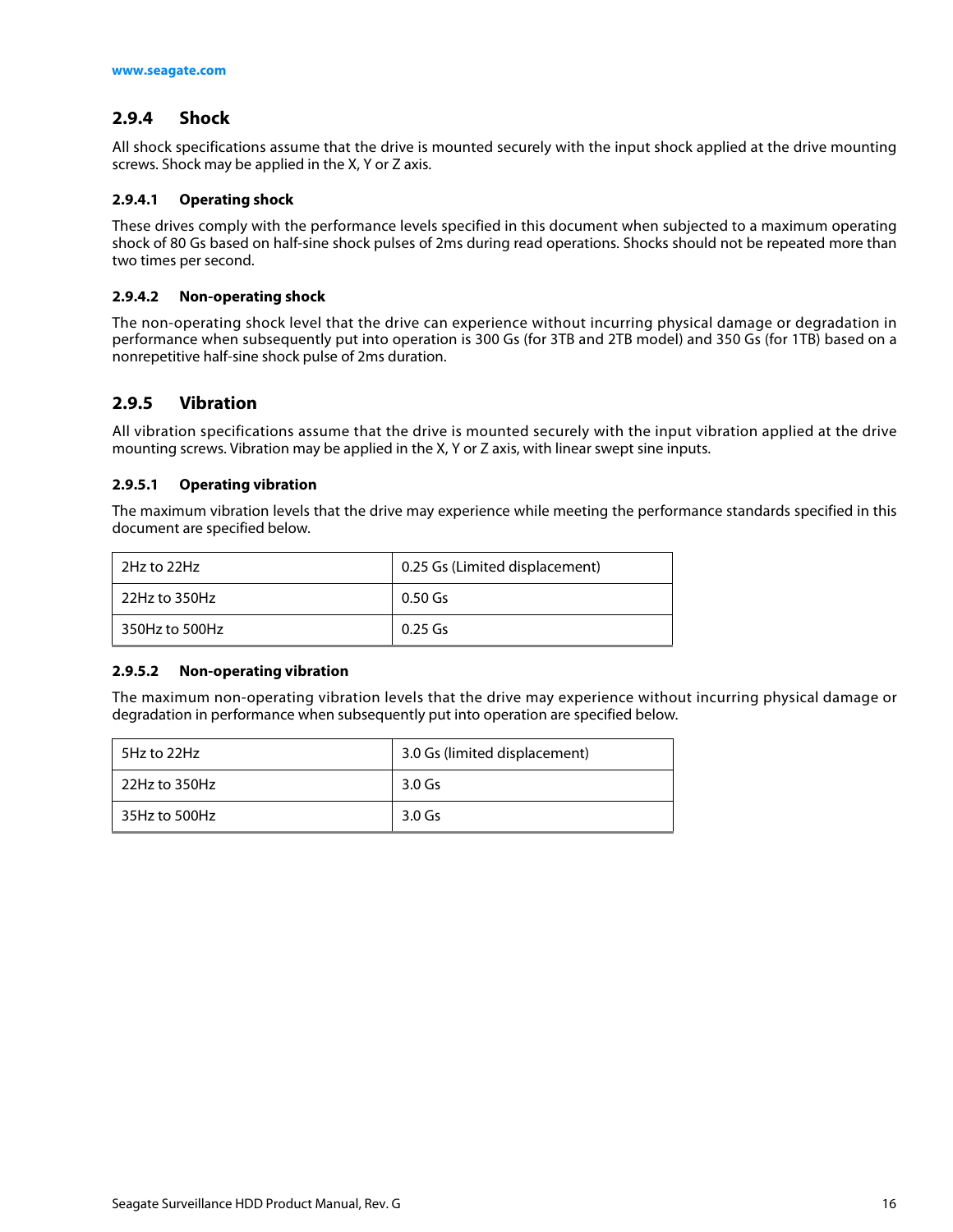#### <span id="page-17-0"></span>**2.10 Acoustics**

Drive acoustics are measured as overall A-weighted acoustic sound power levels (no pure tones). All measurements are consistent with ISO document 7779. Sound power measurements are taken under essentially free-field conditions over a reflecting plane. For all tests, the drive is oriented with the cover facing upward.

| <b>Note</b> | For seek mode tests, the drive is placed in seek mode only.<br>The number of seeks per second is defined by the following equation:<br>(Number of seeks per second = $0.4$ / (average latency + average access time) |
|-------------|----------------------------------------------------------------------------------------------------------------------------------------------------------------------------------------------------------------------|
|-------------|----------------------------------------------------------------------------------------------------------------------------------------------------------------------------------------------------------------------|

*Table 5 Fluid Dynamic Bearing (FDB) motor acoustics*

| Model                      | Idle <sup>*</sup>                  | Seek                               |
|----------------------------|------------------------------------|------------------------------------|
| ST3000VX006<br>ST2000VX003 | $2.1$ bels (typ)<br>2.3 bels (max) | 2.3 bels (typ)<br>2.4 bels (max)   |
| ST1000VX001                | 1.9 bels (typ)<br>$2.1$ bels (max) | 2.2 bels (typ)<br>$2.3$ bels (max) |

\*During periods of drive idle, some offline activity may occur according to the S.M.A.R.T. specification, which may increase acoustic and power to operational levels.

#### <span id="page-17-1"></span>**2.10.1 Test for Prominent Discrete Tones (PDTs)**

Seagate follows the ECMA-74 standards for measurement and identification of PDTs. An exception to this process is the use of the absolute threshold of hearing. Seagate uses this threshold curve (originated in ISO 389-7) to discern tone audibility and to compensate for the inaudible components of sound prior to computation of tone ratios according to Annex D of the ECMA-74 standards.

#### <span id="page-17-2"></span>**2.11 Electromagnetic immunity**

When properly installed in a representative host system, the drive operates without errors or degradation in performance when subjected to the radio frequency (RF) environments defined in the following table:

| <b>Test</b>                     | <b>Description</b>                                                                                |   | Performance Level   Reference standard |
|---------------------------------|---------------------------------------------------------------------------------------------------|---|----------------------------------------|
| Electrostatic<br>discharge      | Contact, HCP, VCP: $\pm$ 4 kV; Air: $\pm$ 8 kV                                                    | B | EN61000-4-2:95                         |
| <b>Radiated RF</b><br>immunity  | 80MHz to 1,000MHz, 3 V/m,<br>80% AM with 1kHz sine<br>900MHz, 3 V/m, 50% pulse modulation @ 200Hz | A | EN61000-4-3:96<br>ENV 50204: 95        |
| Electrical fast<br>transient    | $\pm$ 1 kV on AC mains, $\pm$ 0.5 kV on external I/O                                              | B | EN61000-4-4: 95                        |
| Surge immunity                  | $\pm$ 1 kV differential, $\pm$ 2 kV common, AC mains                                              | B | EN61000-4-5:95                         |
| <b>Conducted RF</b><br>immunity | 150kHz to 80MHz, 3 Vrms, 80% AM with 1kHz sine                                                    | A | EN61000-4-6: 97                        |
| Voltage dips,<br>interrupts     | 0% open, 5 seconds<br>0% short, 5 seconds<br>40%, 0.10 seconds<br>70%, 0.01 seconds               | B | EN61000-4-11:94                        |

*Table 6 Radio frequency environments*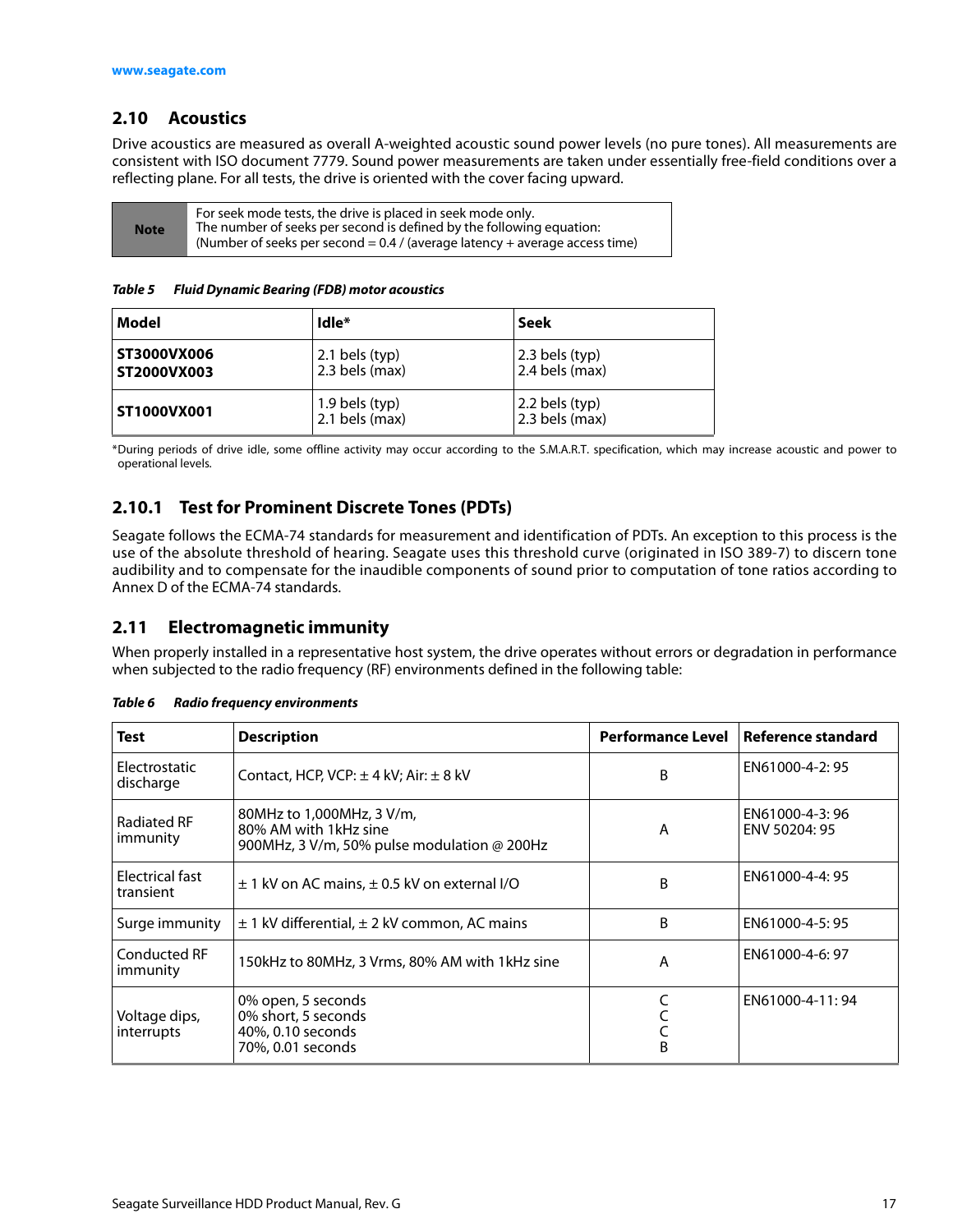#### <span id="page-18-0"></span>**2.12 Reliability - Mean Time Between Failure**

The product will achieve a Mean Time Between Failure (MTBF) of 1,000,000 hours when operated in an environment of ambient air temperatures of 25°C. Operation at temperatures outside the specifications shown in **[Section 2.9](#page-15-0)** may decrease the product MTBF. MTBF is a population statistics that is not relevant to individual units.

MTBF specifications are based on the following assumptions for consumer electronics environments:

- 8760 power-on-hours per year
- 10,000 average motor start/stop cycles per year
- Operations at nominal voltages
- Temperatures outside the specifications in **[Section 2.9](#page-15-0)** may reduce the product reliability.
- Normal I/O duty cycle for consumer electronics environments. Operation at excessive I/O duty cycle may degrade product reliability.

The consumer electronics environment of power-on-hours, temperature, and I/O duty cycle affect the product MTBF. The MTBF will be degraded if used in an enterprise application.

#### <span id="page-18-1"></span>**2.12.1 Storage**

Maximum storage periods are 180 days within original unopened Seagate shipping package or 60 days unpackaged within the defined non-operating limits (refer to environmental section in this manual). Storage can be extended to 1 year packaged or unpackaged under optimal environmental conditions (25°C, <40% relative humidity non-condensing, and non-corrosive environment). During any storage period the drive non-operational temperature, humidity, wet bulb, atmospheric conditions, shock, vibration, magnetic and electrical field specifications should be followed.

#### <span id="page-18-2"></span>**2.13 Warranty**

To determine the warranty for a specific drive, use a web browser to access the following web page: [http://www.seag](http://www.seagate.com/support/warranty-and-replacements/)ate.com/support/warranty-and-replacements/

From this page, click on "Is my Drive under Warranty". Users will be asked to provide the drive serial number, model number (or part number) and country of purchase. The system will display the warranty information for the drive.

#### <span id="page-18-3"></span>**2.14 Agency certification**

#### <span id="page-18-4"></span>**2.14.1 Safety certification**

These products are certified to meet the requirements of UL60950-1, CSA60950-1 and EN60950 and so marked as to the certify agency.

#### <span id="page-18-5"></span>**2.14.2 Electromagnetic compatibility**

Hard drives that display the CE mark comply with the European Union (EU) requirements specified in the Electromagnetic Compatibility Directive (2004/108/EC) as put into place 20 July 2007. Testing is performed to the levels specified by the product standards for Information Technology Equipment (ITE). Emission levels are defined by EN55022, Class B and the immunity levels are defined by EN55024.

Drives are tested in representative end-user systems. Although CE-marked Seagate drives comply with the directives when used in the test systems, we cannot guarantee that all systems will comply with the directives. The drive is designed for operation inside a properly designed enclosure, with properly shielded I/O cable (if necessary) and terminators on all unused I/O ports. Computer manufacturers and system integrators should confirm EMC compliance and provide CE marking for their products.

#### **Korean RRA**

If these drives have the Korean Communications Commission (KCC) logo, they comply with paragraph 1 of Article 11 of the Electromagnetic Compatibility control Regulation and meet the Electromagnetic Compatibility (EMC) Framework requirements of the Radio Research Agency (RRA) Communications Commission, Republic of Korea.

These drives have been tested and comply with the Electromagnetic Interference/Electromagnetic Susceptibility (EMI/ EMS) for Class B products. Drives are tested in a representative, end-user system by a Korean-recognized lab.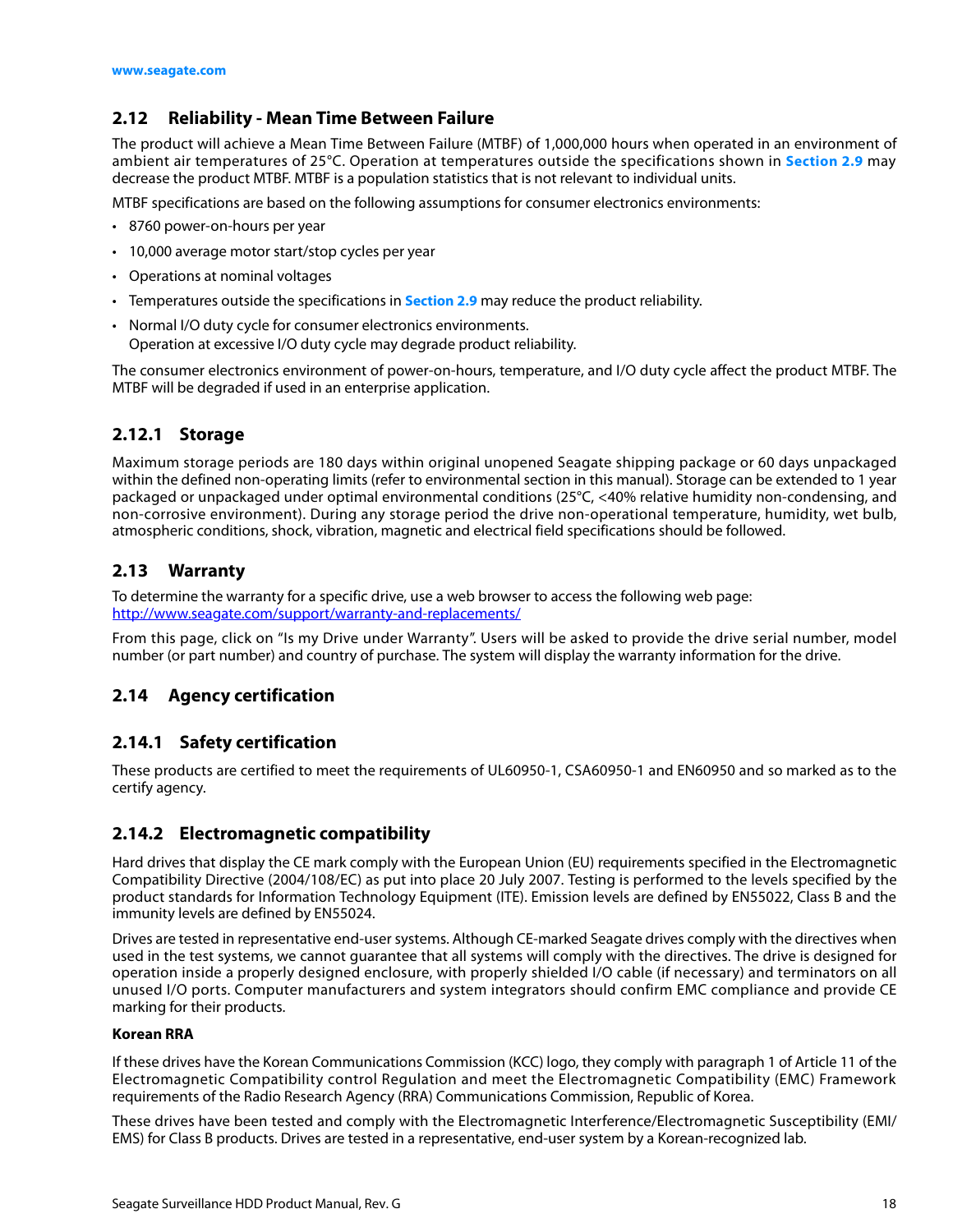#### **Australian RCM Compliance Mark**

Models displayed with the RCM compliance mark, comply with the mandatory standards as per the Australian Communications and Media Authority (ACMA) Electromagnetic Compatibility (EMC) regulatory arrangement.

#### <span id="page-19-0"></span>**2.14.3 FCC verification**

These drives are intended to be contained solely within a personal computer or similar enclosure (not attached as an external device). As such, each drive is considered to be a subassembly even when it is individually marketed to the customer. As a subassembly, no Federal Communications Commission verification or certification of the device is required.

Seagate has tested this device in enclosures as described above to ensure that the total assembly (enclosure, disk drive, motherboard, power supply, etc.) does comply with the limits for a Class B computing device, pursuant to Subpart J, Part 15 of the FCC rules. Operation with noncertified assemblies is likely to result in interference to radio and television reception.

**Radio and television interference.** This equipment generates and uses radio frequency energy and if not installed and used in strict accordance with the manufacturer's instructions, may cause interference to radio and television reception.

This equipment is designed to provide reasonable protection against such interference in a residential installation. However, there is no guarantee that interference will not occur in a particular installation. If this equipment does cause interference to radio or television, which can be determined by turning the equipment on and off, users are encouraged to try one or more of the following corrective measures:

- Reorient the receiving antenna.
- Move the device to one side or the other of the radio or TV.
- Move the device farther away from the radio or TV.
- Plug the computer into a different outlet so that the receiver and computer are on different branch outlets.

If necessary, users should consult the dealer or an experienced radio/television technician for additional suggestions. Users may find helpful the following booklet prepared by the Federal Communications Commission: How to Identify and Resolve Radio-Television Interference Problems. This booklet is available from the Superintendent of Documents, U.S. Government Printing Office, Washington, DC 20402. Refer to publication number 004-000-00345-4.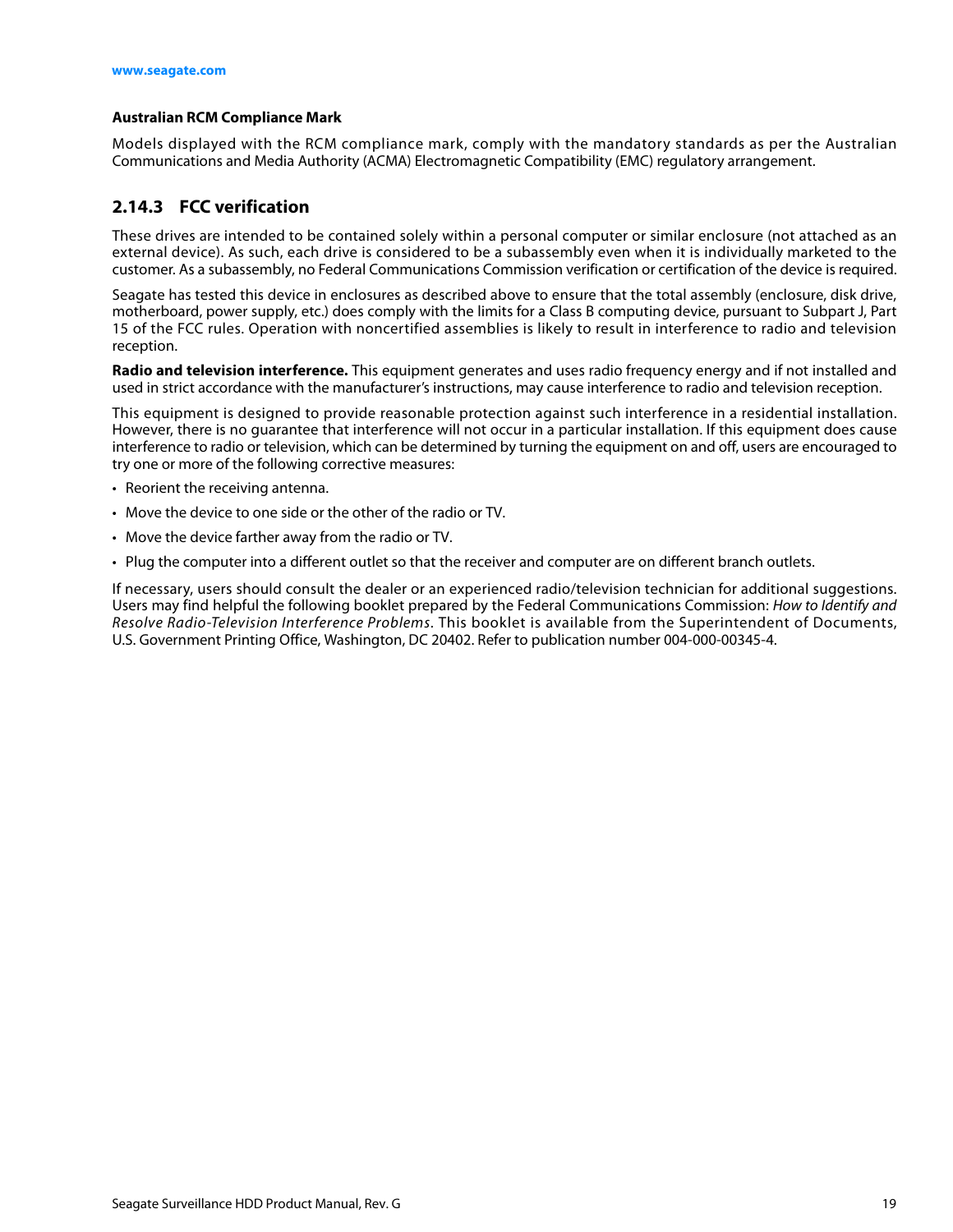#### <span id="page-20-0"></span>**2.15 Environmental protection**

Seagate designs its products to meet environmental protection requirements worldwide, including regulations restricting certain chemical substances.

#### <span id="page-20-1"></span>**2.15.1 European Union Restriction of Hazardous Substances (RoHS) Directive**

The European Union Restriction of Hazardous Substances (RoHS) Directive, restricts the presence of chemical substances, including Lead, Cadmium, Mercury, Hexavalent Chromium, PBB and PBDE, in electronic products, effective July 2006. This drive is manufactured with components and materials that comply with the RoHS Directive.

#### <span id="page-20-2"></span>**2.15.2 China Restriction of Hazardous Substances (RoHS) Directive**  中国限制危险物品的指令

This product has an Environmental Protection Use Period (EPUP) of 20 years. The following table contains information mandated by China's "Marking Requirements for Control of Pollution Caused by Electronic Information Products" Standard.



该产品具有20年的环境保护使用周期 (EPIIP)。 下表包含了中国 "电子产品所导致的污染的控 制的记号要求"所指定的信息。

|                       | Toxic or Hazardous Substances or Elements有毒有害物质或元素 |                      |                      |                                             |                                             |                                                     |
|-----------------------|----------------------------------------------------|----------------------|----------------------|---------------------------------------------|---------------------------------------------|-----------------------------------------------------|
| Name of Parts<br>部件名称 | Lead<br>铅<br>(Pb)                                  | Mercury<br>汞<br>(Hg) | Cadmium<br>镉<br>(Cd) | Hexavalent<br>Chromium  <br>六价铬<br>$(Cr6+)$ | Polybrominated<br>Diphenyl<br>多溴联苯<br>(PBB) | Polybrominated<br>Diphenyl Ether<br>多溴二苯醚<br>(PBDE) |
| PCBA                  |                                                    |                      |                      |                                             |                                             |                                                     |
| <b>HDA</b>            |                                                    |                      |                      |                                             |                                             |                                                     |

"O" indicates the hazardous and toxic substance content of the part (at the homogeneous material level) is lower than the threshold defined by the China RoHS MCV Standard.

"O"表示该部件(于同类物品程度上)所含的危险和有毒物质低于中国RoHS MCV标准所定义的门槛值。

"X" indicates the hazardous and toxic substance content of the part (at the homogeneous material level) is over the threshold defined by the China RoHS MCV Standard.

"X"表示该部件(于同类物品程度上)所含的危险和有毒物质超出中国RoHS MCV标准所定义的门槛值。

#### <span id="page-20-3"></span>**2.16 Corrosive environment**

Seagate electronic drive components pass accelerated corrosion testing equivalent to 10 years exposure to light industrial environments containing sulfurous gases, chlorine and nitric oxide, classes G and H per ASTM B845. However, this accelerated testing cannot duplicate every potential application environment. Users should use caution exposing any electronic components to uncontrolled chemical pollutants and corrosive chemicals as electronic drive component reliability can be affected by the installation environment. The silver, copper, nickel and gold films used in Seagate products are especially sensitive to the presence of sulfide, chloride, and nitrate contaminants. Sulfur is found to be the most damaging. In addition, electronic components should never be exposed to condensing water on the surface of the printed circuit board assembly (PCBA) or exposed to an ambient relative humidity greater than 95%. Materials used in cabinet fabrication, such as vulcanized rubber, that can outgas corrosive compounds should be minimized or eliminated. The useful life of any electronic equipment may be extended by replacing materials near circuitry with sulfide-free alternatives.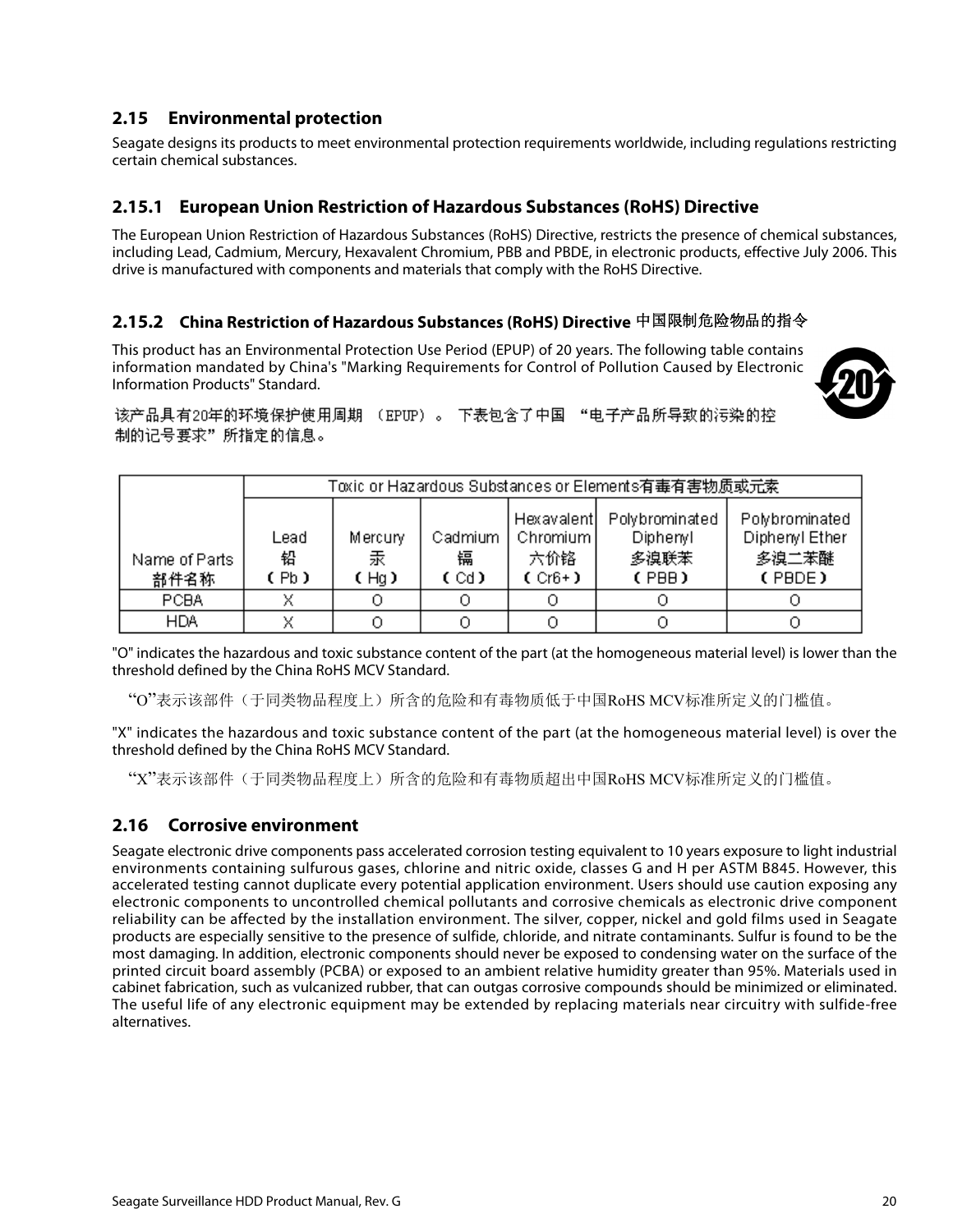## <span id="page-21-0"></span>**3.0 Configuring and Mounting the Drive**

This section contains the specifications and instructions for configuring and mounting the drive.

#### <span id="page-21-1"></span>**3.1 Handling and static-discharge precautions**

After unpacking, and before installation, the drive may be exposed to potential handling and electrostatic discharge (ESD) hazards. Observe the following standard handling and static-discharge precautions:

#### **Caution:**

- Before handling the drive, put on a grounded wrist strap, or ground yourself frequently by touching the metal chassis of a computer that is plugged into a grounded outlet. Wear a grounded wrist strap throughout the entire installation procedure.
- Handle the drive by its edges or frame only.
- The drive is extremely fragile—handle it with care. Do not press down on the drive top cover.
- Always rest the drive on a padded, antistatic surface until mounting it in the computer.
- Do not touch the connector pins or the printed circuit board.
- Do not remove the factory-installed labels from the drive or cover them with additional labels. Removal voids the warranty. Some factory-installed labels contain information needed to service the drive. Other labels are used to seal out dirt and contamination.

#### <span id="page-21-2"></span>**3.2 Configuring the drive**

Each drive on the Serial ATA interface connects point-to-point with the Serial ATA host adapter. There is no master/slave relationship because each drive is considered a master in a point-to-point relationship. If two drives are attached on one Serial ATA host adapter, the host operating system views the two devices as if they were both "masters" on two separate ports. Both drives behave as if they are Device 0 (master) devices.

Serial ATA drives are designed for easy installation. It is usually not necessary to set any jumpers on the drive for proper operation; however, if users connect the drive and receive a "drive not detected" error, the SATA-equipped motherboard or host adapter may use a chipset that does not support SATA speed autonegotiation.

#### <span id="page-21-3"></span>**3.3 Serial ATA cables and connectors**

The Serial ATA interface cable consists of four conductors in two differential pairs, plus three ground connections. The cable size may be 30 to 26 AWG with a maximum length of one meter (39.37 in). See **Table 7** for connector pin definitions. Either end of the SATA signal cable can be attached to the drive or host.

For direct backplane connection, the drive connectors are inserted directly into the host receptacle. The drive and the host receptacle incorporate features that enable the direct connection to be hot pluggable and blind mateable.

For installations which require cables, users can connect the drive as illustrated in **[Figure 3](#page-21-4)**.

#### <span id="page-21-4"></span>*Figure 3 Attaching SATA cabling*



Each cable is keyed to ensure correct orientation. Seagate Surveillance HDD drives support latching SATA connectors.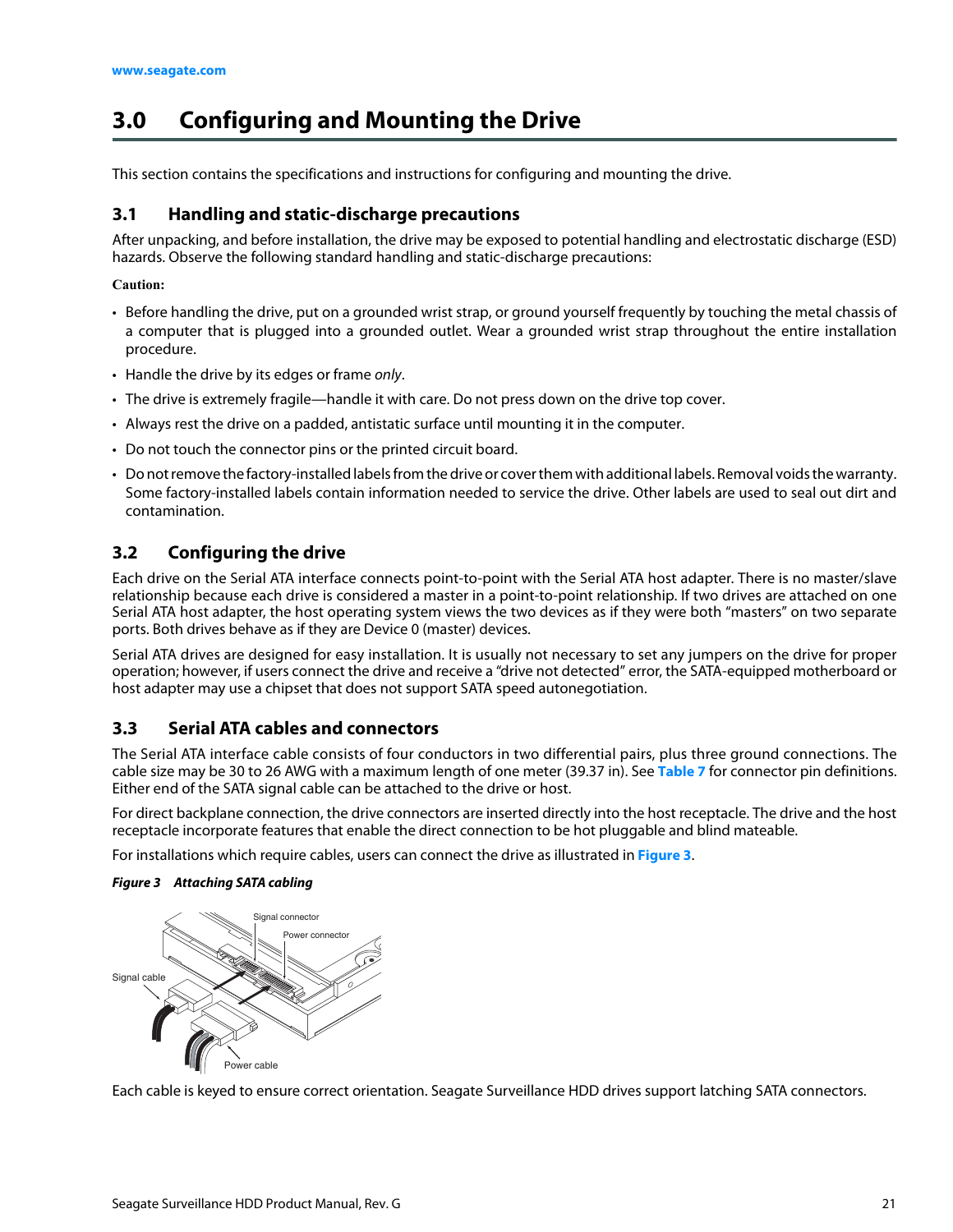#### <span id="page-22-0"></span>**3.4 Drive mounting**

Users can mount the drive in any orientation using four screws in the side-mounting holes or four screws in the bottommounting holes. See **[Figure 4](#page-22-1)** for drive mounting dimensions. Follow these important mounting precautions when mounting the drive:

- Allow a minimum clearance of 0.030 in (0.76mm) around the entire perimeter of the drive for cooling.
- Use only 6-32 UNC mounting screws.
- The screws should be inserted no more than 0.120 in (3.05mm) into the bottom or side mounting holes.
- Do not overtighten the mounting screws (maximum torque: 6 in per lb).

#### <span id="page-22-1"></span>*Figure 4 Mounting dimensions (3TB and 2TB model)*



**Note.** Image is for reference only, and may not represent actual drive.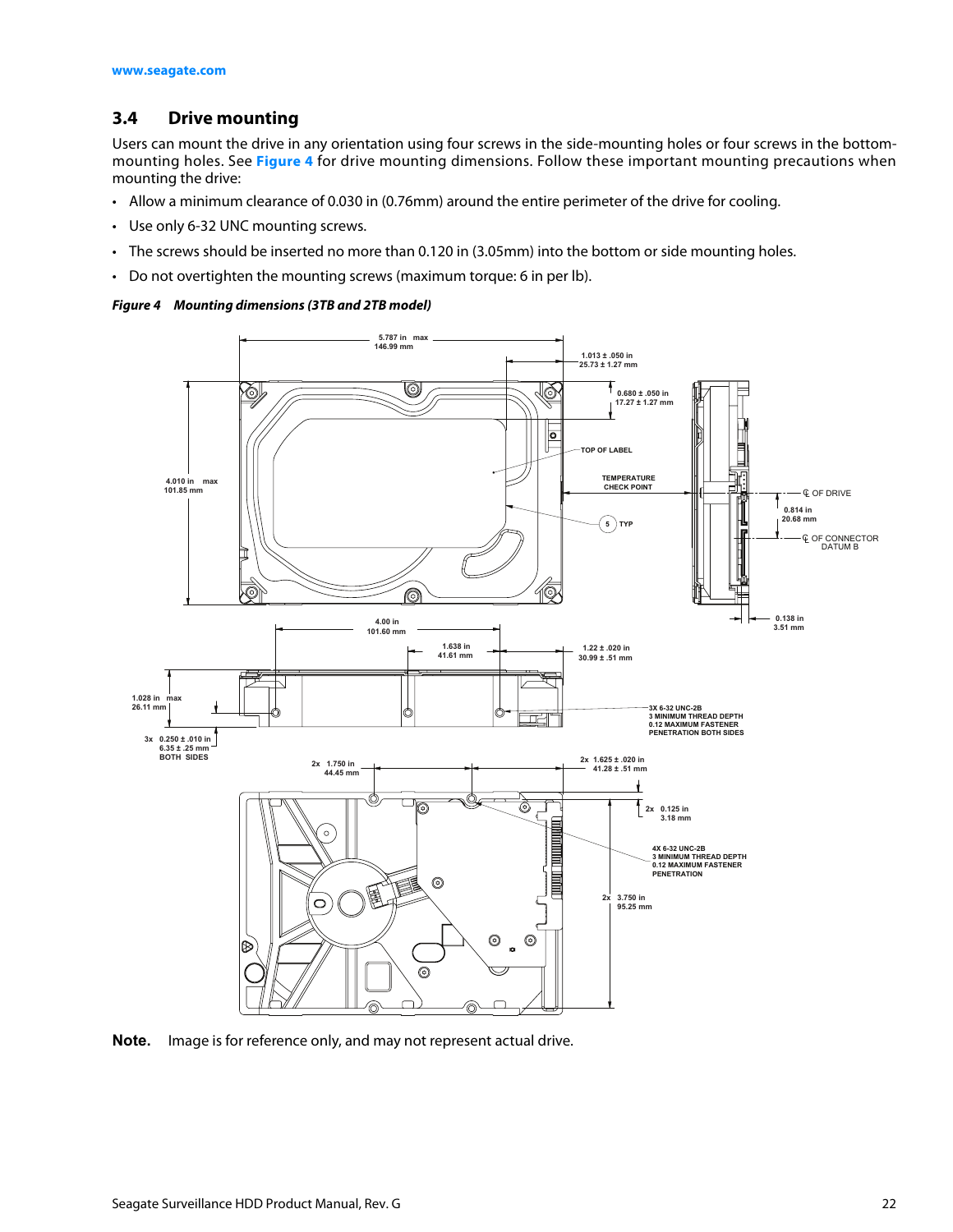<span id="page-23-0"></span>



**Note.** Image is for reference only, and may not represent actual drive.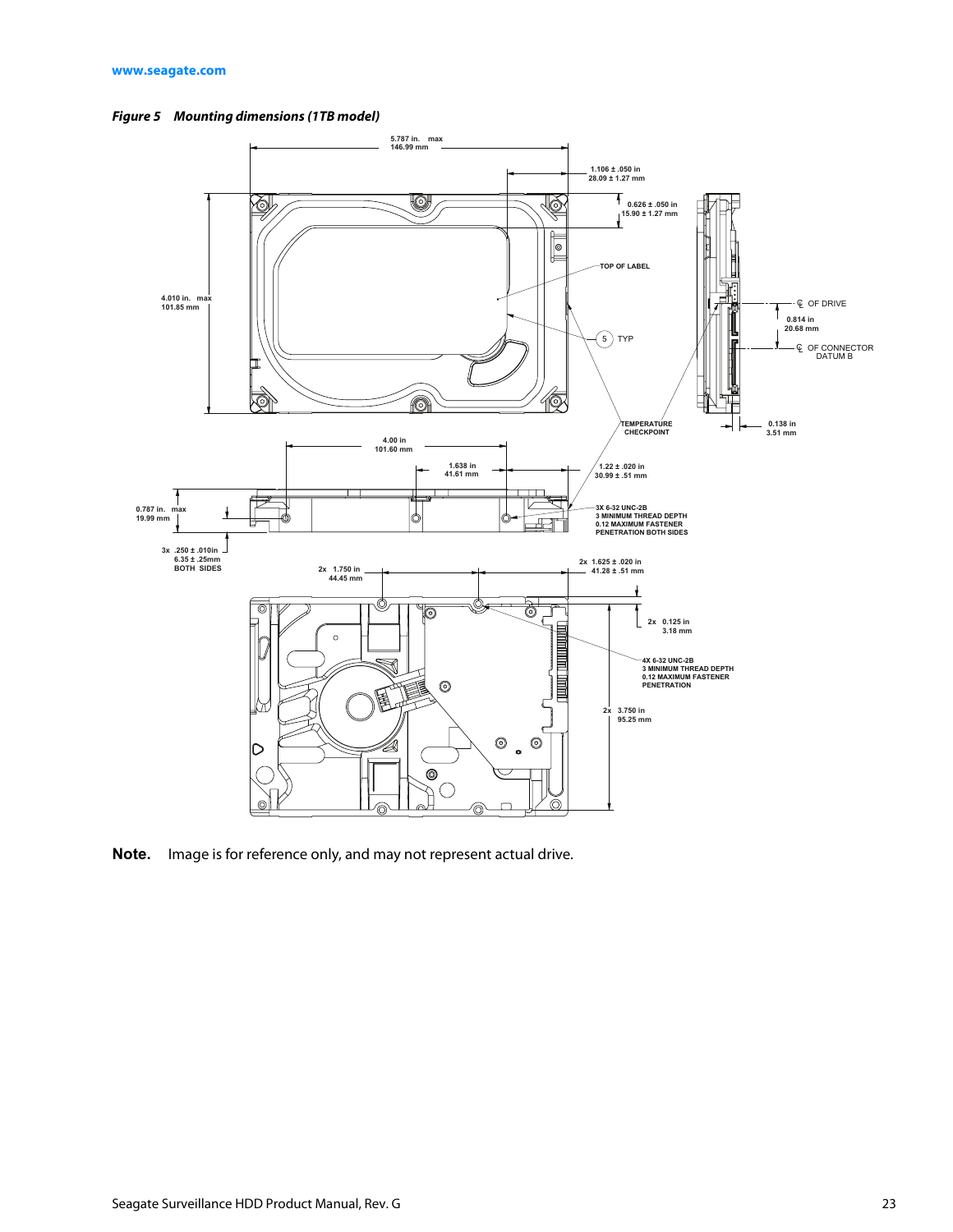## <span id="page-24-0"></span>**4.0 Serial ATA Interface**

These drives use the industry-standard Serial ATA (SATA) interface that supports FIS data transfers. It supports ATA programmed input/output (PIO) modes 0 to 4; multiword DMA modes 0 to 2, and Ultra DMA modes 0 to 6.

For detailed information about the Serial ATA interface, refer to the "Serial ATA: High Speed Serialized AT Attachment" specification.

#### <span id="page-24-1"></span>**4.1 Hot-Plug compatibility**

Seagate Surveillance HDD drives incorporate connectors which enable users to hot plug these drives in accordance with the Serial ATA Revision 2.5 specification. This specification can be downloaded from www.serialata.org.

#### <span id="page-24-2"></span>**4.2 Serial ATA device plug connector pin definitions**

**Table 7** summarizes the signals on the Serial ATA interface and power connectors.

| <b>Segment</b> | Pin             | <b>Function</b>                                    | <b>Definition</b>                             |  |
|----------------|-----------------|----------------------------------------------------|-----------------------------------------------|--|
|                | S <sub>1</sub>  | Ground                                             | 2nd mate                                      |  |
|                | S <sub>2</sub>  | $A+$                                               | Differential signal pair A from PHY           |  |
|                | S <sub>3</sub>  | $A-$                                               |                                               |  |
| <b>Signal</b>  | S <sub>4</sub>  | Ground                                             | 2nd mate                                      |  |
|                | S <sub>5</sub>  | $B -$                                              | Differential signal pair B from PHY           |  |
|                | S <sub>6</sub>  | $B+$                                               |                                               |  |
|                | <b>S7</b>       | Ground                                             | 2nd mate                                      |  |
|                |                 | Key and spacing separate signal and power segments |                                               |  |
|                | <b>P1</b>       | $V_{33}$                                           | 3.3V power                                    |  |
|                | P <sub>2</sub>  | $V_{33}$                                           | 3.3V power                                    |  |
|                | P <sub>3</sub>  | $V_{33}$                                           | 3.3V power, pre-charge, 2nd mate              |  |
|                | P <sub>4</sub>  | Ground                                             | 1st mate                                      |  |
|                | <b>P5</b>       | Ground                                             | 2nd mate                                      |  |
|                | <b>P6</b>       | Ground                                             | 2nd mate                                      |  |
|                | <b>P7</b>       | $V_5$                                              | 5V power, pre-charge, 2nd mate                |  |
| <b>Power</b>   | P <sub>8</sub>  | $V_5$                                              | 5V power                                      |  |
|                | P <sub>9</sub>  | $V_5$                                              | 5V power                                      |  |
|                | P <sub>10</sub> | Ground                                             | 2nd mate                                      |  |
|                | P11             | Ground or LED signal                               | If grounded, drive does not use deferred spin |  |
|                | P <sub>12</sub> | Ground                                             | 1st mate.                                     |  |
|                | P <sub>13</sub> | $V_{12}$                                           | 12V power, pre-charge, 2nd mate               |  |
|                | P <sub>14</sub> | $V_{12}$                                           | 12V power                                     |  |
|                | P <sub>15</sub> | $V_{12}$                                           | 12V power                                     |  |

#### **Notes:**

- 1. All pins are in a single row, with a 1.27mm (0.050") pitch.
- 2. The comments on the mating sequence apply to the case of backplane blindmate connector only. In this case, the mating sequences are:
	- the ground pins P4 and P12.
	- the pre-charge power pins and the other ground pins.
	- the signal pins and the rest of the power pins.
- 3. There are three power pins for each voltage. One pin from each voltage is used for pre-charge when installed in a

Seagate Surveillance HDD Product Manual, Rev. G 24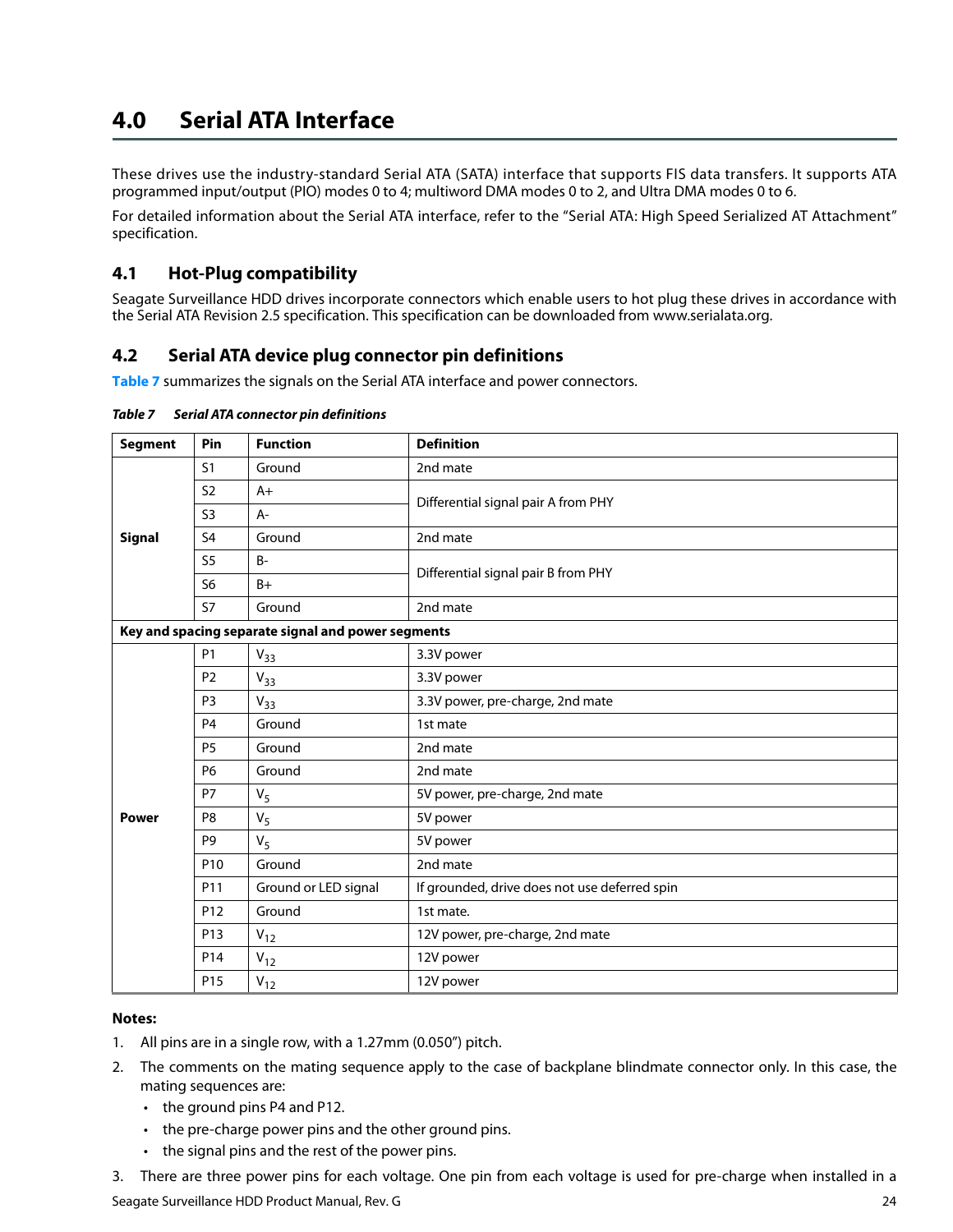blind-mate backplane configuration.

4. All used voltage pins  $(V_x)$  must be terminated.

#### <span id="page-25-0"></span>**4.3 Supported ATA commands**

The following table lists Serial ATA standard commands that the drive supports. For a detailed description of the ATA commands, refer to the Serial ATA International Organization: Serial ATA Revision 3.2 (http://www.sata-io.org).

[See "S.M.A.R.T. commands" on page 33.f](#page-33-0)or details and subcommands used in the S.M.A.R.T. implementation.

| <b>Command name</b>                     | <b>Command code (in hex)</b> |
|-----------------------------------------|------------------------------|
| <b>Check Power Mode</b>                 | E5 <sub>H</sub>              |
| Configure Stream                        | 51 <sub>H</sub>              |
| <b>Device Configuration Freeze Lock</b> | $B1_H/C1_H$                  |
| Device Configuration Identify           | $B1_H/C2_H$                  |
| <b>Device Configuration Restore</b>     | $B1_H$ / $CO_H$              |
| <b>Device Configuration Set</b>         | $B1_H/C3_H$                  |
| <b>Device Reset</b>                     | 08 <sub>H</sub>              |
| Download Microcode                      | 92 <sub>H</sub>              |
| <b>Execute Device Diagnostics</b>       | 90 <sub>H</sub>              |
| Flush Cache                             | E7 <sub>H</sub>              |
| Flush Cache Extended                    | $EA_H$                       |
| <b>Format Track</b>                     | 50 <sub>H</sub>              |
| <b>Identify Device</b>                  | $EC_{H}$                     |
| Idle                                    | E3 <sub>H</sub>              |
| Idle Immediate                          | $E1_H$                       |
| <b>Initialize Device Parameters</b>     | 91 <sub>H</sub>              |
| <b>Read Buffer</b>                      | E4 <sub>H</sub>              |
| <b>Read DMA</b>                         | C8 <sub>H</sub>              |
| Read DMA Extended                       | 25 <sub>H</sub>              |
| <b>Read DMA Without Retries</b>         | C9 <sub>H</sub>              |
| <b>Read FPDMA Queued</b>                | 60 <sub>H</sub>              |
| Read Log Ext                            | $2F_H$                       |
| <b>Read Multiple</b>                    | $C4_H$                       |
| <b>Read Multiple Extended</b>           | 29 <sub>H</sub>              |
| <b>Read Native Max Address</b>          | $F8_H$                       |
| Read Native Max Address Extended        | 27 <sub>H</sub>              |
| <b>Read Sectors</b>                     | 20 <sub>H</sub>              |

#### *Table 8 Supported ATA commands*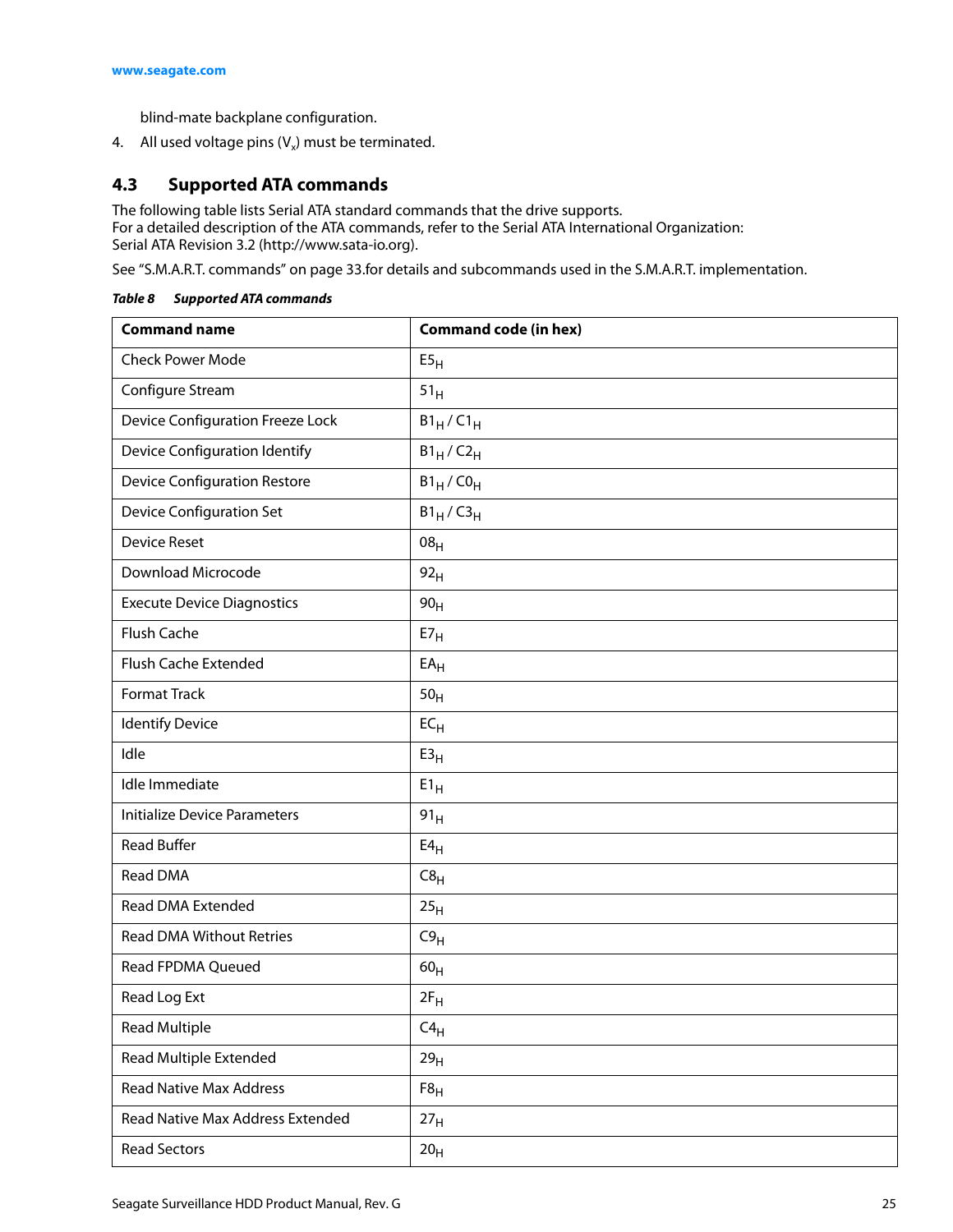#### *Table 8 Supported ATA commands (Continued)*

| <b>Command name</b>                                                                                                                               | <b>Command code (in hex)</b>                                                                                                           |
|---------------------------------------------------------------------------------------------------------------------------------------------------|----------------------------------------------------------------------------------------------------------------------------------------|
| Read Stream DMA Extended                                                                                                                          | $2A_H$                                                                                                                                 |
| <b>Read Stream Extended</b>                                                                                                                       | 2B <sub>H</sub>                                                                                                                        |
| <b>Read Sectors Extended</b>                                                                                                                      | 24 <sub>H</sub>                                                                                                                        |
| <b>Read Sectors Without Retries</b>                                                                                                               | 21 <sub>H</sub>                                                                                                                        |
| <b>Read Verify Sectors</b>                                                                                                                        | 40 <sub>H</sub>                                                                                                                        |
| Read Verify Sectors Extended                                                                                                                      | 42 <sub>H</sub>                                                                                                                        |
| Read Verify Sectors Without Retries                                                                                                               | 41 <sub>H</sub>                                                                                                                        |
| Recalibrate                                                                                                                                       | 10 <sub>H</sub>                                                                                                                        |
| Security Disable Password                                                                                                                         | F6 <sub>H</sub>                                                                                                                        |
| <b>Security Erase Prepare</b>                                                                                                                     | F3 <sub>H</sub>                                                                                                                        |
| Security Erase Unit                                                                                                                               | $F4_H$                                                                                                                                 |
| <b>Security Freeze</b>                                                                                                                            | F5 <sub>H</sub>                                                                                                                        |
| Security Set Password                                                                                                                             | $F1_H$                                                                                                                                 |
| <b>Security Unlock</b>                                                                                                                            | $F2_H$                                                                                                                                 |
| Seek                                                                                                                                              | 70 <sub>H</sub>                                                                                                                        |
| <b>Set Features</b>                                                                                                                               | $EF_H$                                                                                                                                 |
| Set Max Address                                                                                                                                   | F9 <sub>H</sub>                                                                                                                        |
| Note: Individual Set Max Address com-<br>mands are identified by the value<br>placed in the Set Max Features register<br>as defined to the right. | Address:<br>00 <sub>H</sub><br>Password:<br>$01_H$<br>Lock:<br>02 <sub>H</sub><br>Unlock:<br>03 <sub>H</sub><br>Freeze Lock:<br>$04_H$ |
| Set Max Address Extended                                                                                                                          | 37 <sub>H</sub>                                                                                                                        |
| Set Multiple Mode                                                                                                                                 | $C6_H$                                                                                                                                 |
| Sleep                                                                                                                                             | E6 <sub>H</sub>                                                                                                                        |
| S.M.A.R.T. Disable Operations                                                                                                                     | $B0_H / D9_H$                                                                                                                          |
| S.M.A.R.T. Enable/Disable Autosave                                                                                                                | $B0_H / D2_H$                                                                                                                          |
| S.M.A.R.T. Enable Operations                                                                                                                      | $B0_H / D8_H$                                                                                                                          |
| S.M.A.R.T. Execute Offline                                                                                                                        | $B0_H$ / $D4_H$                                                                                                                        |
| S.M.A.R.T. Read Attribute Thresholds                                                                                                              | $B0_H / D1_H$                                                                                                                          |
| S.M.A.R.T. Read Data                                                                                                                              | $B0_H / D0_H$                                                                                                                          |
| S.M.A.R.T. Read Log Sector                                                                                                                        | $B0_H / D5_H$                                                                                                                          |
| S.M.A.R.T. Return Status                                                                                                                          | $B0_H$ / $DA_H$                                                                                                                        |
| S.M.A.R.T. Save Attribute Values                                                                                                                  | $B0_H / D3_H$                                                                                                                          |
| S.M.A.R.T. Write Log Sector                                                                                                                       | $B0_H$ / $D6_H$                                                                                                                        |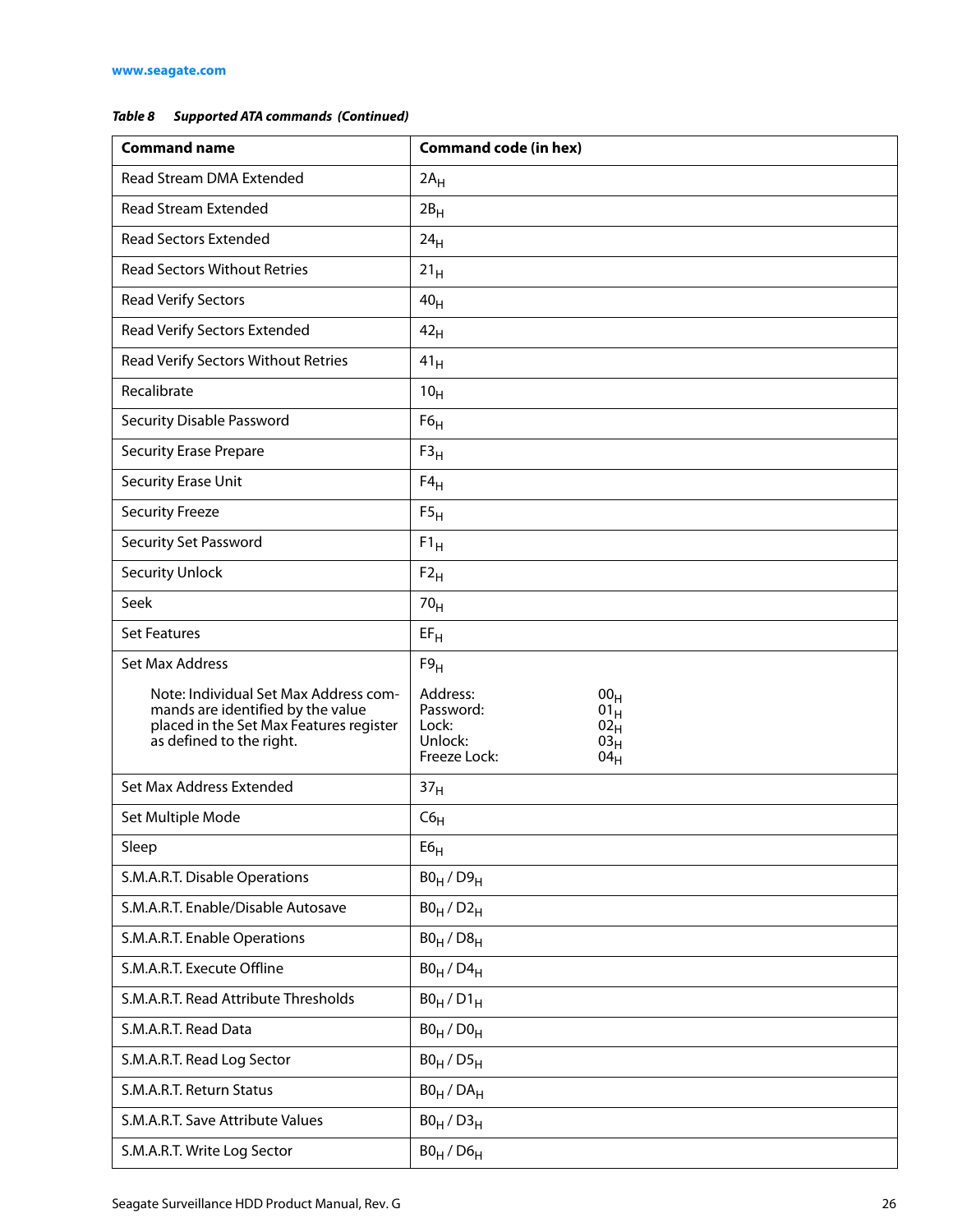#### *Table 8 Supported ATA commands (Continued)*

| <b>Command name</b>                  | <b>Command code (in hex)</b> |
|--------------------------------------|------------------------------|
| Standby                              | $E2_H$                       |
| Standby Immediate                    | E0 <sub>H</sub>              |
| <b>Write Buffer</b>                  | E8 <sub>H</sub>              |
| Write DMA                            | CA <sub>H</sub>              |
| Write DMA Extended                   | 35 <sub>H</sub>              |
| Write DMA FUA Extended               | $3D_H$                       |
| <b>Write DMA Without Retries</b>     | CB <sub>H</sub>              |
| Write FPDMA Queued                   | $61_H$                       |
| Write Log Extended                   | $3F_H$                       |
| Write Multiple                       | C5 <sub>H</sub>              |
| Write Multiple Extended              | 39 <sub>H</sub>              |
| Write Multiple FUA Extended          | $CE_{H}$                     |
| <b>Write Sectors</b>                 | 30 <sub>H</sub>              |
| <b>Write Sectors Without Retries</b> | 31 <sub>H</sub>              |
| <b>Write Sectors Extended</b>        | 34 <sub>H</sub>              |
| Write Stream DMA Extended            | 3A <sub>H</sub>              |
| Write Stream Extended                | $3B_H$                       |
| Write Uncorrectable                  | 45 <sub>H</sub>              |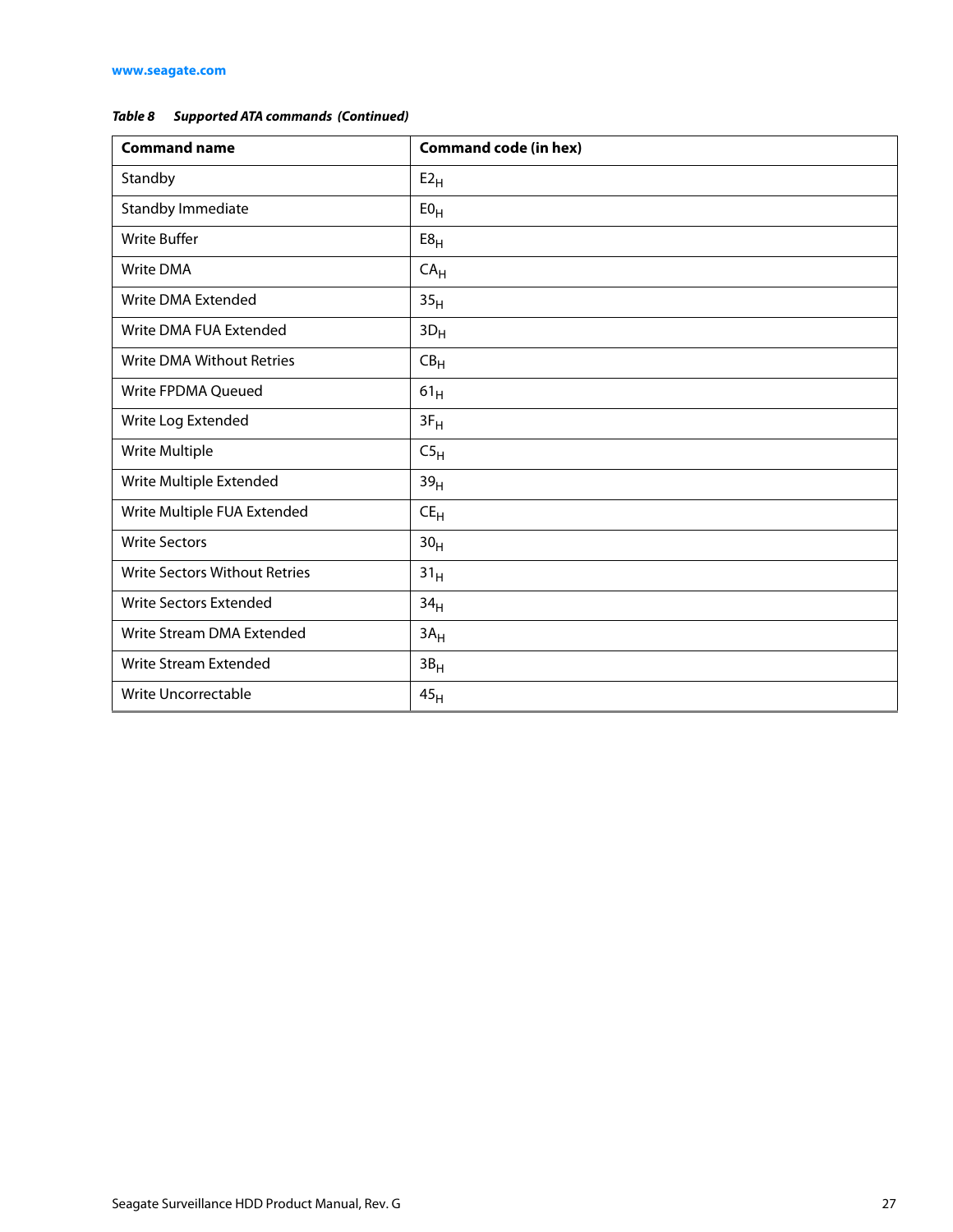#### <span id="page-28-0"></span>**4.3.1 Identify Device command**

The Identify Device command (command code EC<sub>H</sub>) transfers information about the drive to the host following power up. The data is organized as a single 4096-byte block of data, whose contents are shown on page 25. All reserved bits or words should be set to zero. Parameters listed with an "x" are drive-specific or vary with the state of the drive.

The following commands contain drive-specific features that may not be included in the Serial ATA specification.

| Word      | <b>Description</b>                                                                                                                                 | <b>Value</b>      |
|-----------|----------------------------------------------------------------------------------------------------------------------------------------------------|-------------------|
| 0         | Configuration information:<br>$\cdot$ Bit 15: 0 = ATA; 1 = ATAPI<br>· Bit 7: removable media<br>· Bit 6: removable controller<br>· Bit 0: reserved | $OC5A_H$          |
| 1         | Number of logical cylinders                                                                                                                        | 16,383            |
| 2         | ATA-reserved                                                                                                                                       | C837 <sub>H</sub> |
| 3         | Number of logical heads                                                                                                                            | 16                |
| 4         | Retired                                                                                                                                            | 0000 <sub>H</sub> |
| 5         | Retired                                                                                                                                            | 0000 <sub>H</sub> |
| 6         | Number of logical sectors per logical track: 63                                                                                                    | $003F_H$          |
| $7 - 9$   | Retired                                                                                                                                            | 0000 <sub>H</sub> |
| $10 - 19$ | Serial number: (20 ASCII characters, $0000_H$ = none)                                                                                              | <b>ASCII</b>      |
| 20        | Retired                                                                                                                                            | 0000 <sub>H</sub> |
| 21        | Retired                                                                                                                                            | 0000 <sub>H</sub> |
| 22        | Obsolete                                                                                                                                           | 0000 <sub>H</sub> |
| $23 - 26$ | Firmware revision<br>(8 ASCII character string, padded with blanks to end of string)                                                               | X.XX              |
| $27 - 46$ | Drive model number:<br>(40 ASCII characters, padded with blanks to end of string)                                                                  |                   |
| 47        | (Bits 7-0) Maximum sectors per interrupt on Read multiple and Write<br>multiple (16)                                                               | $8010_H$          |
| 48        | Reserved                                                                                                                                           | 0000 <sub>H</sub> |
| 49        | Standard Standby timer, IORDY supported and may be disabled                                                                                        | 2F00 <sub>H</sub> |
| 50        | ATA-reserved                                                                                                                                       | 4000 <sub>H</sub> |
| 51        | PIO data-transfer cycle timing mode                                                                                                                | 0200 <sub>H</sub> |
| 52        | Retired                                                                                                                                            | $0200_H$          |
| 53        | Words 54-58, 64-70 and 88 are valid                                                                                                                | 0007 <sub>H</sub> |
| 54        | Number of current logical cylinders                                                                                                                | XXXH              |
| 55        | Number of current logical heads                                                                                                                    | $xxxx_{H}$        |
| 56        | Number of current logical sectors per logical track                                                                                                | XXXH              |
| $57 - 58$ | Current capacity in sectors                                                                                                                        | XXXH              |

*Table 9 Identify Device commands*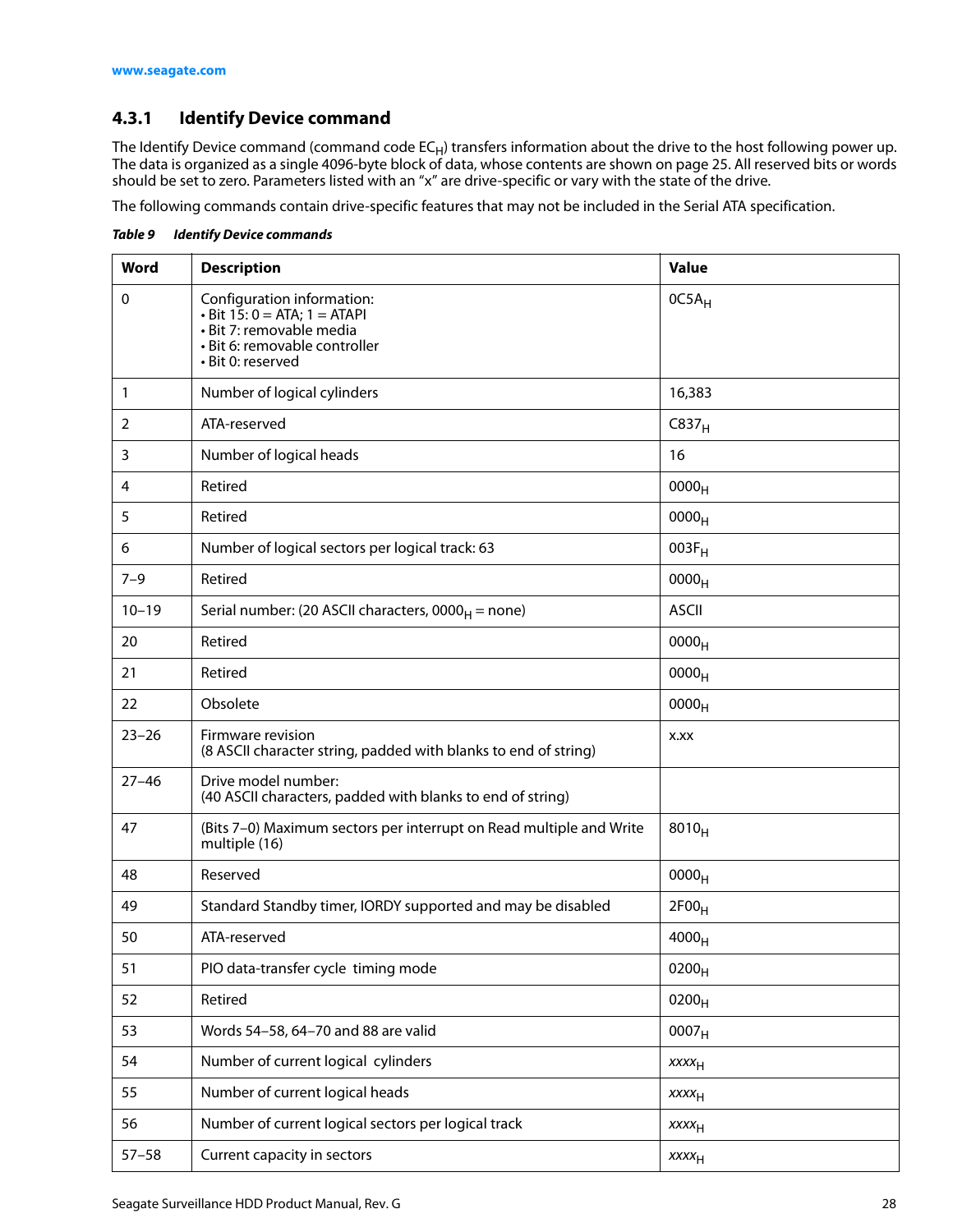| Word      | <b>Description</b>                                                                                                                                                                                                                                                                                                                                                                                                                             | <b>Value</b>                                                                     |
|-----------|------------------------------------------------------------------------------------------------------------------------------------------------------------------------------------------------------------------------------------------------------------------------------------------------------------------------------------------------------------------------------------------------------------------------------------------------|----------------------------------------------------------------------------------|
| 59        | Number of sectors transferred during a Read Multiple<br>or Write Multiple command                                                                                                                                                                                                                                                                                                                                                              | XXXH                                                                             |
| $60 - 61$ | Total number of user-addressable LBA sectors available<br>(see Section 2.2 for related information)<br>*Note: The maximum value allowed in this field is: 0FFFFFFFh<br>(268,435,455 sectors, 137 Gbytes). Drives with capacities over 137<br>Gbytes will have OFFFFFFFh in this field and the actual number of<br>user-addressable LBAs specified in words 100-103. This is required for<br>drives that support the 48-bit addressing feature. | OFFFFFFFh*                                                                       |
| 62        | Retired                                                                                                                                                                                                                                                                                                                                                                                                                                        | 0000 <sub>H</sub>                                                                |
| 63        | Multiword DMA active and modes supported<br>(see note following this table)                                                                                                                                                                                                                                                                                                                                                                    | xx07 <sub>H</sub>                                                                |
| 64        | Advanced PIO modes supported (modes 3 and 4 supported)                                                                                                                                                                                                                                                                                                                                                                                         | 0003 <sub>H</sub>                                                                |
| 65        | Minimum multiword DMA transfer cycle time per word (120 nsec)                                                                                                                                                                                                                                                                                                                                                                                  | 0078 <sub>H</sub>                                                                |
| 66        | Recommended multiword DMA transfer cycle time per word<br>(120 nsec)                                                                                                                                                                                                                                                                                                                                                                           | 0078 <sub>H</sub>                                                                |
| 67        | Minimum PIO cycle time without IORDY flow control (240 nsec)                                                                                                                                                                                                                                                                                                                                                                                   | 0078 <sub>H</sub>                                                                |
| 68        | Minimum PIO cycle time with IORDY flow control (120 nsec)                                                                                                                                                                                                                                                                                                                                                                                      | 0078 <sub>H</sub>                                                                |
| $69 - 74$ | ATA-reserved                                                                                                                                                                                                                                                                                                                                                                                                                                   | 0000 <sub>H</sub>                                                                |
| 75        | Queue depth                                                                                                                                                                                                                                                                                                                                                                                                                                    | $001F_H$                                                                         |
| 76        | Serial ATA capabilities                                                                                                                                                                                                                                                                                                                                                                                                                        | xxxx <sub>H</sub>                                                                |
| 77        | Reserved for future Serial ATA definition                                                                                                                                                                                                                                                                                                                                                                                                      | XXXH                                                                             |
| 78        | Serial ATA features supported                                                                                                                                                                                                                                                                                                                                                                                                                  | XXXH                                                                             |
| 79        | Serial ATA features enabled                                                                                                                                                                                                                                                                                                                                                                                                                    | XXXH                                                                             |
| 80        | Major version number                                                                                                                                                                                                                                                                                                                                                                                                                           | $01F0_H$                                                                         |
| 81        | Minor version number                                                                                                                                                                                                                                                                                                                                                                                                                           | 0028 <sub>H</sub>                                                                |
| 82        | Command sets supported                                                                                                                                                                                                                                                                                                                                                                                                                         | $346B_H$                                                                         |
| 83        | Command sets supported                                                                                                                                                                                                                                                                                                                                                                                                                         | $7D61_H$                                                                         |
| 84        | Command sets support extension<br>(see note following this table)                                                                                                                                                                                                                                                                                                                                                                              | 4133 <sub>H</sub> See Word 108-111 note.<br>$(4133)H = 1000000100101$<br>binary) |
| 85        | Command sets enabled                                                                                                                                                                                                                                                                                                                                                                                                                           | $34xx_H$                                                                         |
| 86        | Command sets enabled                                                                                                                                                                                                                                                                                                                                                                                                                           | $BC41_H$                                                                         |
| 87        | Command sets enable extension                                                                                                                                                                                                                                                                                                                                                                                                                  | 4133 <sub>H</sub>                                                                |
| 88        | Ultra DMA support and current mode (see note following this table)                                                                                                                                                                                                                                                                                                                                                                             | $207F_H$                                                                         |
| 89        | Security erase time                                                                                                                                                                                                                                                                                                                                                                                                                            | $00A4_H$                                                                         |
| 90        | Enhanced security erase time                                                                                                                                                                                                                                                                                                                                                                                                                   | 00A9 <sub>H</sub>                                                                |
| 92        | Master password revision code                                                                                                                                                                                                                                                                                                                                                                                                                  | FFE <sub>H</sub>                                                                 |

#### *Table 9 Identify Device commands (Continued)*

Seagate Surveillance HDD Product Manual, Rev. G 29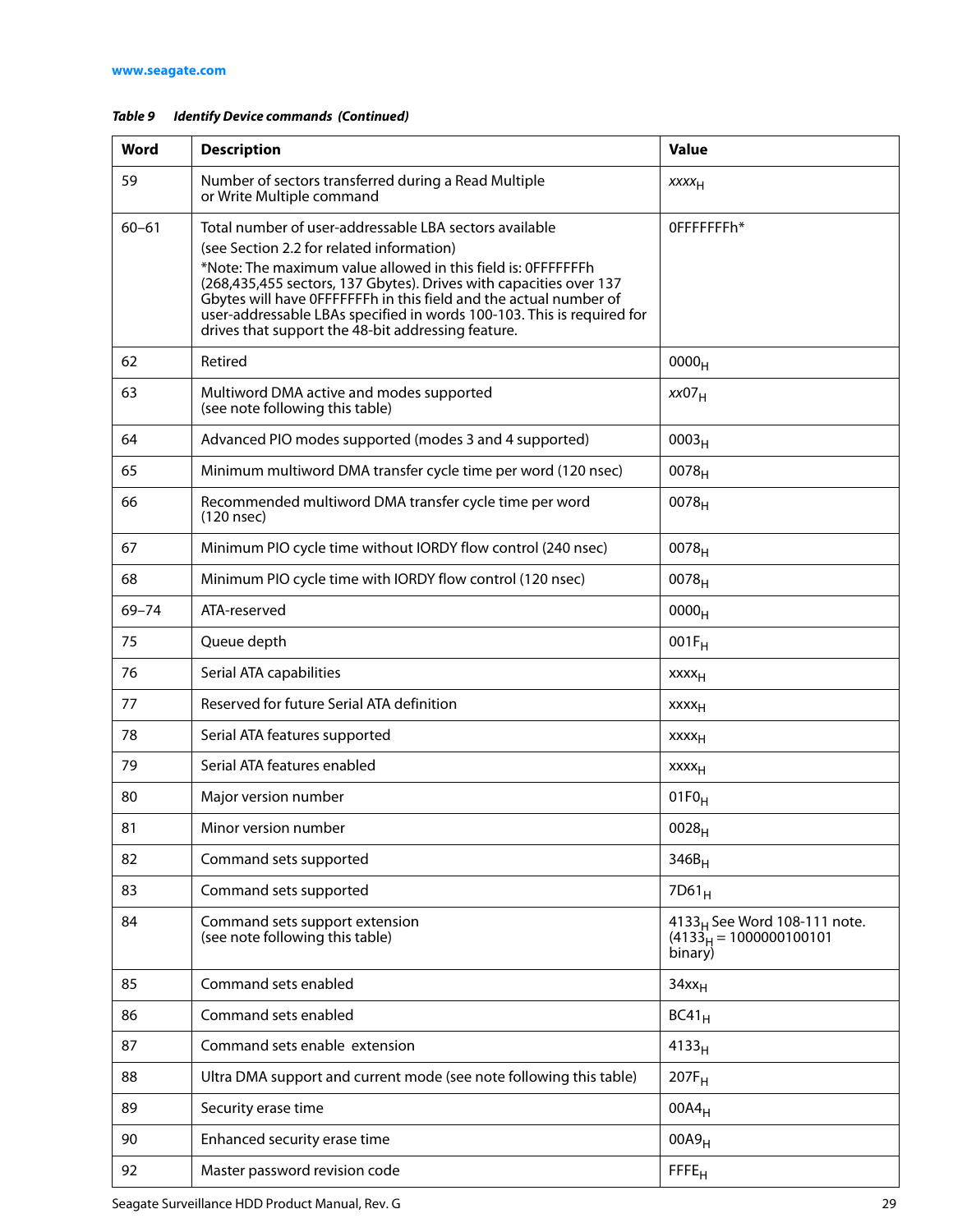| Word        | <b>Description</b>                                                                                                                                                                                                            | Value                                                                                           |
|-------------|-------------------------------------------------------------------------------------------------------------------------------------------------------------------------------------------------------------------------------|-------------------------------------------------------------------------------------------------|
| 93          | Hardware reset value                                                                                                                                                                                                          | XXXH                                                                                            |
| 95          | Stream Min. Request Size                                                                                                                                                                                                      | 0000 <sub>H</sub>                                                                               |
| 96          | <b>Streaming Transfer Time - DMA</b>                                                                                                                                                                                          | 0000 <sub>H</sub>                                                                               |
| 97          | Streaming Access Latency - DMA and PIO                                                                                                                                                                                        | 0000 <sub>H</sub>                                                                               |
| 98-99       | <b>Streaming Performance Granularity</b>                                                                                                                                                                                      | $2710_H / 0000_H$                                                                               |
| $100 - 103$ | Total number of user-addressable LBA sectors available (see Section<br>2.2 for related information). These words are required for drives that<br>support the 48-bit addressing feature. Maximum value:<br>0000FFFFFFFFFFFFFh. | $ST3000VX006 = 5,860,533,168$<br>$ST2000VX003 = 3,907,029,168$<br>$ST1000VX001 = 1,953,525,168$ |
| 104         | <b>Streaming Transfer Time - PIO</b>                                                                                                                                                                                          | 0000 <sub>H</sub>                                                                               |
| $105 - 107$ | ATA-reserved                                                                                                                                                                                                                  | 0000 <sub>H</sub>                                                                               |
| 108-111     | The mandatory value of the world wide name (WWN) for the drive.<br>NOTE: This field is valid if word 84, bit 8 is set to 1 indicating 64-bit<br>WWN support.                                                                  | Fach drive will have a<br>unique value.                                                         |
| $112 - 127$ | ATA-reserved                                                                                                                                                                                                                  | 0000 <sub>H</sub>                                                                               |
| 128         | Security status                                                                                                                                                                                                               | $0001_H$                                                                                        |
| 129-159     | Seagate-reserved                                                                                                                                                                                                              | XXXH                                                                                            |
| 160-254     | ATA-reserved                                                                                                                                                                                                                  | 0000 <sub>H</sub>                                                                               |
| 255         | Integrity word                                                                                                                                                                                                                | $XXAS_H$                                                                                        |

#### *Table 9 Identify Device commands (Continued)*

**Note** Automatic Acoustic Management (AAM) features are not supported.

Note See the bit descriptions below for words 63, 84, and 88 of the Identify Drive data.

#### *Table 10 Bit Descriptions*

| Description (if bit is set to 1) |                                           |  |
|----------------------------------|-------------------------------------------|--|
| <b>Bit</b>                       | Word 63                                   |  |
| $\Omega$                         | Multiword DMA mode 0 is supported.        |  |
|                                  | Multiword DMA mode 1 is supported.        |  |
| 2                                | Multiword DMA mode 2 is supported.        |  |
| 8                                | Multiword DMA mode 0 is currently active. |  |
| 9                                | Multiword DMA mode 1 is currently active. |  |
| 10                               | Multiword DMA mode 2 is currently active. |  |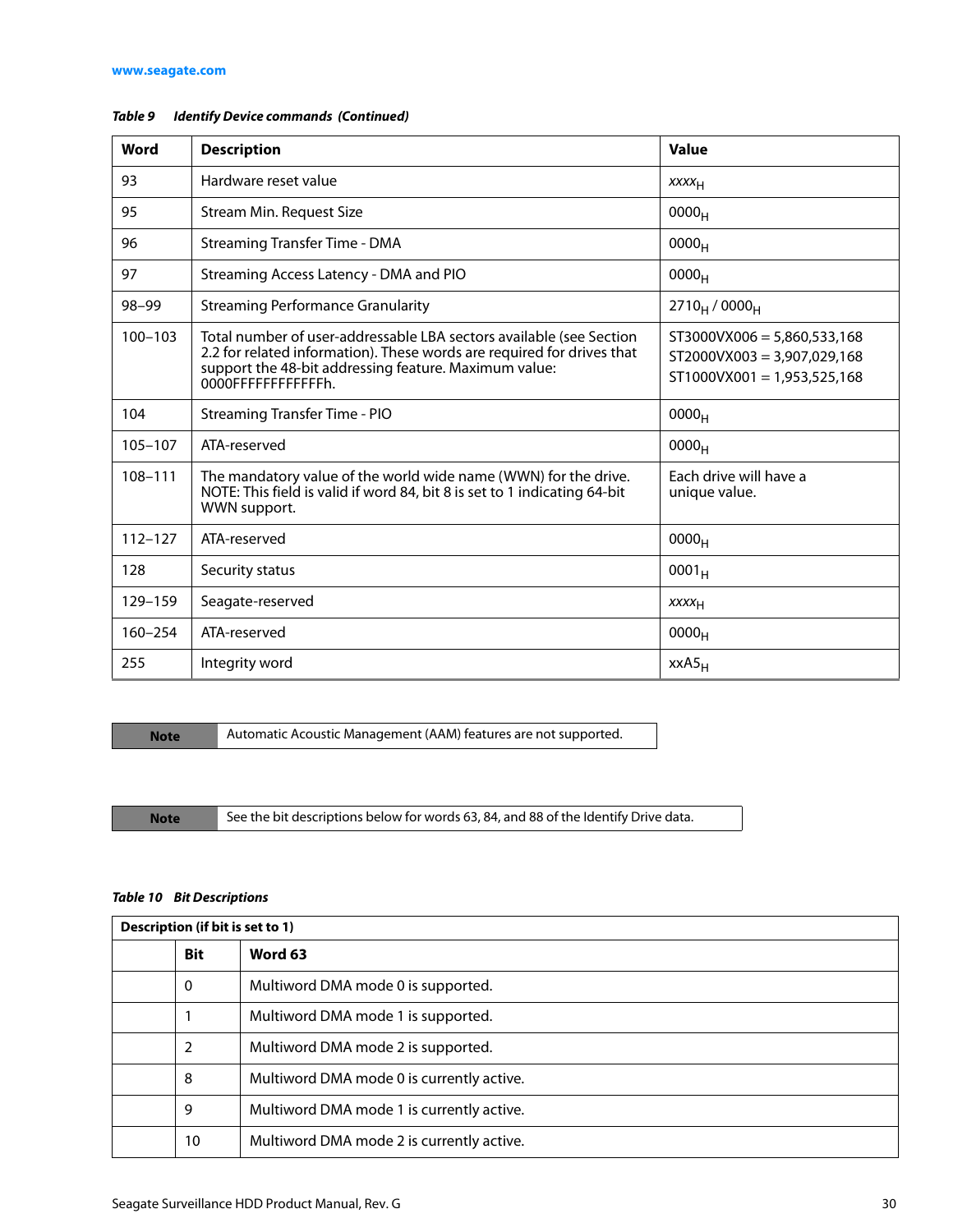#### *Table 10 Bit Descriptions (Continued)*

| <b>Bit</b>     | Word 84                                                              |  |
|----------------|----------------------------------------------------------------------|--|
| 0              | SMART error login is supported.                                      |  |
| 1              | SMART self-test is supported.                                        |  |
| $\overline{2}$ | Media serial number is supported.                                    |  |
| 3              | Media Card Pass Through Command feature set is supported.            |  |
| 4              | Streaming feature set is supported.                                  |  |
| 5              | GPL feature set is supported.                                        |  |
| 6              | WRITE DMA FUA EXT and WRITE MULTIPLE FUA EXT commands are supported. |  |
| 7              | WRITE DMA QUEUED FUA EXT command is supported.                       |  |
| 8              | 64-bit World Wide Name is supported.                                 |  |
| $9 - 10$       | Obsolete.                                                            |  |
| $11 - 12$      | Reserved for TLC.                                                    |  |
| 13             | IDLE IMMEDIATE command with IUNLOAD feature is supported.            |  |
| 14             | Shall be set to 1.                                                   |  |
| 15             | Shall be cleared to 0.                                               |  |
|                |                                                                      |  |
| <b>Bit</b>     | Word 88                                                              |  |
| 0              | Ultra DMA mode 0 is supported.                                       |  |
| 1              | Ultra DMA mode 1 is supported.                                       |  |
| 2              | Ultra DMA mode 2 is supported.                                       |  |
| 3              | Ultra DMA mode 3 is supported.                                       |  |
| 4              | Ultra DMA mode 4 is supported.                                       |  |
| 5              | Ultra DMA mode 5 is supported.                                       |  |
| 6              | Ultra DMA mode 6 is supported.                                       |  |
| 8              | Ultra DMA mode 0 is currently active.                                |  |
| 9              | Ultra DMA mode 1 is currently active.                                |  |
| 10             | Ultra DMA mode 2 is currently active.                                |  |
| 11             | Ultra DMA mode 3 is currently active.                                |  |
| 12             | Ultra DMA mode 4 is currently active.                                |  |
| 13             | Ultra DMA mode 5 is currently active.                                |  |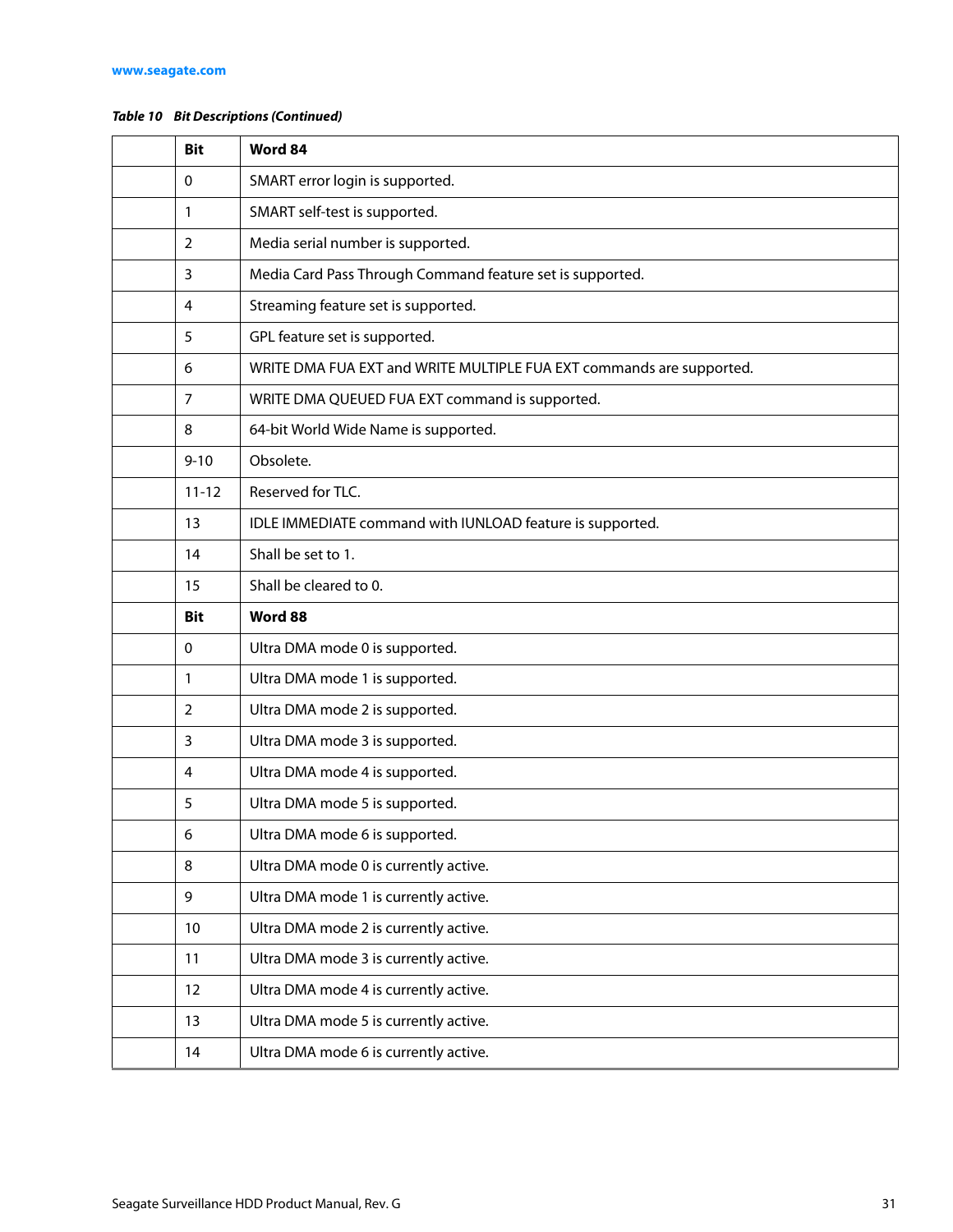#### <span id="page-32-0"></span>**4.3.2 Set Features command**

This command controls the implementation of various features that the drive supports. When the drive receives this command, it sets BSY, checks the contents of the Features register, clears BSY and generates an interrupt. If the value in the register does not represent a feature that the drive supports, the command is aborted. Power-on default has the read lookahead and write caching features enabled. The acceptable values for the Features register are defined as follows:

*Table 11 Set Features command values* 

| 02 <sub>H</sub> | Enable write cache (default).                                                                 |  |  |
|-----------------|-----------------------------------------------------------------------------------------------|--|--|
| 03 <sub>H</sub> | Set transfer mode (based on value in Sector Count register).<br>Sector Count register values: |  |  |
|                 | 00 <sub>H</sub> Set PIO mode to default (PIO mode 2).                                         |  |  |
|                 | 01 <sub>H</sub> Set PIO mode to default and disable IORDY (PIO mode 2).                       |  |  |
|                 | 08 <sub>H</sub> PIO mode 0                                                                    |  |  |
|                 | 09 <sub>H</sub> PIO mode 1                                                                    |  |  |
|                 | 0A <sub>H</sub> PIO mode 2                                                                    |  |  |
|                 | 0B <sub>H</sub> PIO mode 3                                                                    |  |  |
|                 | OC <sub>H</sub> PIO mode 4 (default)                                                          |  |  |
|                 | 20 <sub>H</sub> Multiword DMA mode 0                                                          |  |  |
|                 | 21 <sub>H</sub> Multiword DMA mode 1                                                          |  |  |
|                 | 22 <sub>H</sub> Multiword DMA mode 2                                                          |  |  |
|                 | 40 <sub>H</sub> Ultra DMA mode 0                                                              |  |  |
|                 | 41 <sub>H</sub> Ultra DMA mode 1                                                              |  |  |
|                 | 42 <sub>H</sub> Ultra DMA mode 2                                                              |  |  |
|                 | 43 <sub>H</sub> Ultra DMA mode 3                                                              |  |  |
|                 | 44 <sub>H</sub> Ultra DMA mode 4                                                              |  |  |
|                 | 45 <sub>H</sub> Ultra DMA mode 5                                                              |  |  |
|                 | 46 <sub>H</sub> Ultra DMA mode 6                                                              |  |  |
| 06 <sub>H</sub> | Enable the PUIS feature set,                                                                  |  |  |
| 07 <sub>H</sub> | 07H PUIS feature set device spin-up                                                           |  |  |
| 10 <sub>H</sub> | Enable use of SATA features                                                                   |  |  |
| 55 <sub>H</sub> | Disable read look-ahead (read cache) feature.                                                 |  |  |
| 82 <sub>H</sub> | Disable write cache.                                                                          |  |  |
| 86 <sub>H</sub> | Disable the PUIS feature set.                                                                 |  |  |
| 90 <sub>H</sub> | Disable use of SATA features.                                                                 |  |  |
| $AA_H$          | Enable read look-ahead (read cache) feature (default).                                        |  |  |
| $F1_H$          | Report full capacity available.                                                               |  |  |

| <b>STATE OF A STATE OF A STATE OF A STATE OF A STATE OF A STATE OF A STATE OF A STATE OF A STATE OF A STATE OF A</b><br><b>STATE OF STATE OF STATE OF STATE OF STATE OF STATE OF STATE OF STATE OF STATE OF STATE OF STATE OF STATE OF S</b><br>and the state of the state of the state of the state of the state of the state of the state of the state of th<br><b>STATE OF STATE OF STATE OF STATE OF STATE OF STATE OF STATE OF STATE OF STATE OF STATE OF STATE OF STATE OF S</b> |                                                                                                                      |
|----------------------------------------------------------------------------------------------------------------------------------------------------------------------------------------------------------------------------------------------------------------------------------------------------------------------------------------------------------------------------------------------------------------------------------------------------------------------------------------|----------------------------------------------------------------------------------------------------------------------|
|                                                                                                                                                                                                                                                                                                                                                                                                                                                                                        | <b>STATE OF STATE OF STATE OF STATE OF STATE OF STATE OF STATE OF STATE OF STATE OF STATE OF STATE OF STATE OF S</b> |
|                                                                                                                                                                                                                                                                                                                                                                                                                                                                                        |                                                                                                                      |
| <b>STATE OF STATE OF STATE OF STATE OF STATE OF STATE OF STATE OF STATE OF STATE OF STATE OF STATE OF STATE OF S</b><br><b>STATE OF STATE OF STATE OF STATE OF STATE OF STATE OF STATE OF STATE OF STATE OF STATE OF STATE OF STATE OF S</b>                                                                                                                                                                                                                                           | -<br>-<br>-                                                                                                          |

At power-on, or after a hardware or software reset, the default values of the features are as indicated above.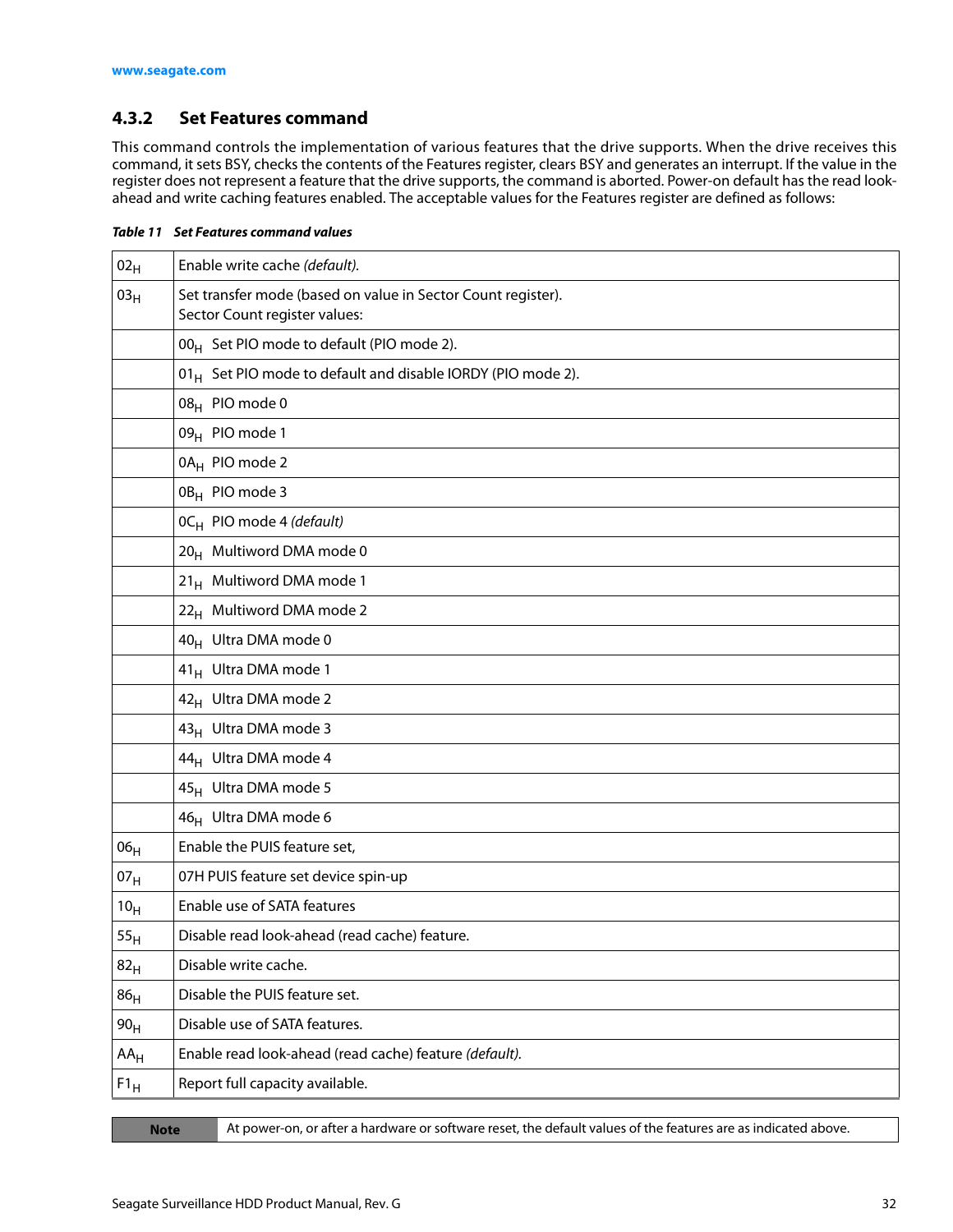#### <span id="page-33-0"></span>**4.3.3 S.M.A.R.T. commands**

S.M.A.R.T. provides near-term failure prediction for disk drives. When S.M.A.R.T. is enabled, the drive monitors predetermined drive attributes that are susceptible to degradation over time. If self-monitoring determines that a failure is likely, S.M.A.R.T. makes a status report available to the host. Not all failures are predictable. S.M.A.R.T. predictability is limited to the attributes the drive can monitor. For more information on S.M.A.R.T. commands and implementation, see the Draft ATA-5 Standard.

SeaTools diagnostic software activates a built-in drive self-test (DST S.M.A.R.T. command for D4 $_H$ ) that eliminates unnecessary drive returns. The diagnostic software ships with all new drives and is also available at: http://seatools.seagate.com.

This drive is shipped with S.M.A.R.T. features disabled. Users must have a recent BIOS or software package that supports S.M.A.R.T. to enable this feature. The table below shows the S.M.A.R.T. command codes that the drive uses.

| <b>Code in features register</b> | S.M.A.R.T. command                               |
|----------------------------------|--------------------------------------------------|
| D0 <sub>H</sub>                  | S.M.A.R.T. Read Data                             |
| $D2_{H}$                         | S.M.A.R.T. Enable/Disable Attribute Autosave     |
| D3 <sub>H</sub>                  | S.M.A.R.T. Save Attribute Values                 |
| $D4_H$                           | S.M.A.R.T. Execute Off-line Immediate (runs DST) |
| DS <sub>H</sub>                  | S.M.A.R.T. Read Log Sector                       |
| D6 <sub>H</sub>                  | S.M.A.R.T. Write Log Sector                      |
| D8 <sub>H</sub>                  | S.M.A.R.T. Enable Operations                     |
| D9 <sub>H</sub>                  | S.M.A.R.T. Disable Operations                    |
| DA <sub>H</sub>                  | S.M.A.R.T. Return Status                         |

*Table 12 S.M.A.R.T. commands*

**Note** If an appropriate code is not written to the Features Register, the<br>Command is aborted and 0x04 (abort) is written to the Error register command is aborted and 0x 04 (abort) is written to the Error register.